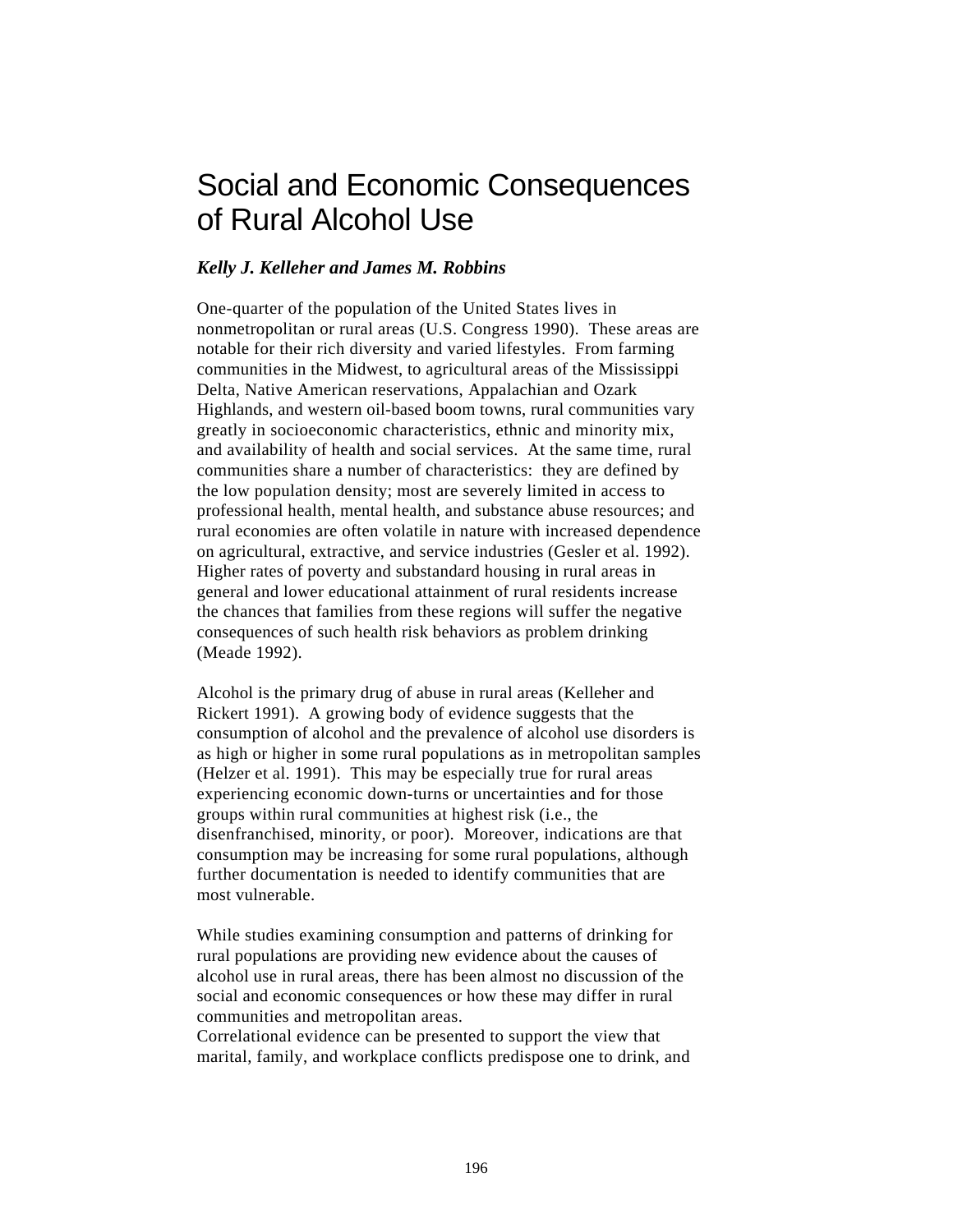to support the view that these problems are outcomes of abusive drinking. The bulk of the literature considers these conflicts to be risk factors for problem drinking. Conceptualizing them as consequences of alcohol use, however, may be important for the design of interventions and policies that lessen the negative effects of alcohol use on rural communities and underscore the public health importance of excessive or problematic alcohol use. The purpose of this chapter is to review a broad framework for examining the social and economic consequences of alcohol use, explore how those consequences might vary for rural populations, and suggest potentially fertile areas for continued work.

#### SOCIAL CONSEQUENCES

Social consequences of alcohol use can be grouped into those resulting in changes in social interactions with others (direct social consequences) and those resulting in changes in one's social position or life chances (indirect social consequences). These effects and factors that modify them are depicted in figure 1, modified from Kreitman (1992).



consumption.

**SOURCE:** Modified from Kreitman 1992.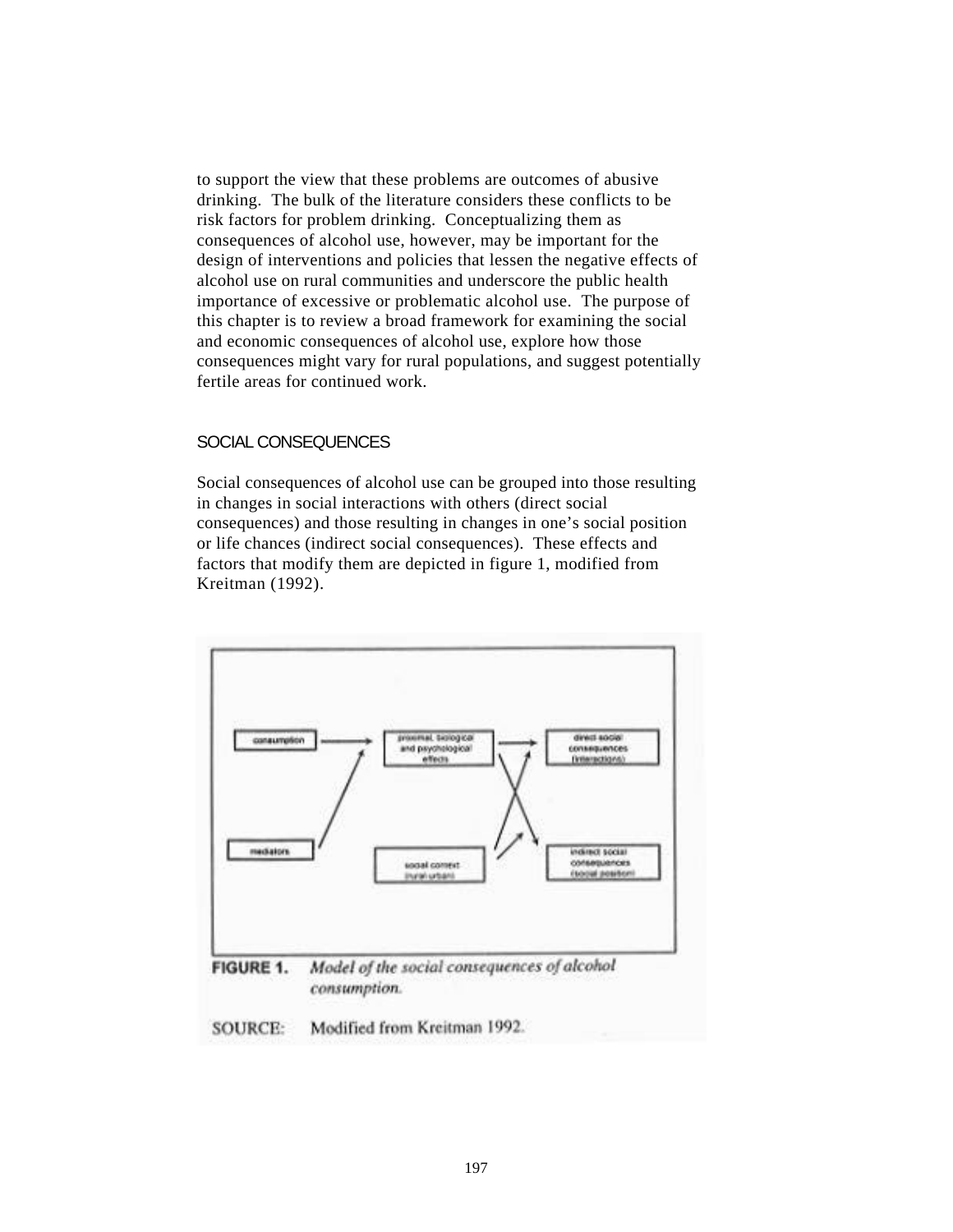Consumption in this model refers to the intake of alcoholic beverages and is usually measured in terms of absolute ounces of ethanol. Of course, patterns of consumption in addition to quantity of intake may be critical factors in affecting consequences. The direct health effects of alcohol are most often associated with total ethanol intake, whereas many psychosocial consequences may be related to episodes of acute intoxication or to prolonged dependency symptoms accompanying alcoholism (Hauge and Ingens-Jensen 1986). For example, hepatic (or liver) toxicity is highly correlated with total consumption, whereas family violence is often centered around episodes of intoxication.

Proximal biological and psychological effects of alcohol consumption relevant to a discussion of social consequences are the acute and chronic effects of alcohol on the physiological processes of the body and the effects of alcohol on mood, cognition, and memory. Dependence symptoms and acute alterations in mood and thinking processes may seriously impair individuals' ability to interact with others and their performance in social roles. Alcohol also may be a factor in aggressive behavior, leading directly to social conflicts (Collins and Schlenger 1988).

A variety of mediators affect the extent to which consumption results in specific biological and psychological consequences. These include expectations about alcohol effects, gender, metabolism of alcohol, and other biologic vulnerabilities or resilience (Kreitman 1992). Most of these factors affecting metabolism are not mutable. However, alcohol expectancies or the belief system about the likely effects of alcohol consumption appear to play an important role in level or patterns of consumption and may be amenable to educational interventions (Brown et al. 1985; George and Marlatt 1986).

Specifically excluded from this discussion are effects of alcohol on behavior and safety as they produce mortality and morbidity, except to the extent that these effects alter social interactions and social role performance. Falls, fire, motor vehicle injuries, hunting injuries, drowning, and high-risk sexual behavior are well-known behavioral consequences of alcohol consumption (Department of Health and Human Services (DHHS) 1994*b*). Because these events are largely expressed as health consequences, they will not be addressed in this chapter. Rather, the focus will be on consequences of alcohol consumption that occur within the context of the marriage, family, community, and workplace of the drinker.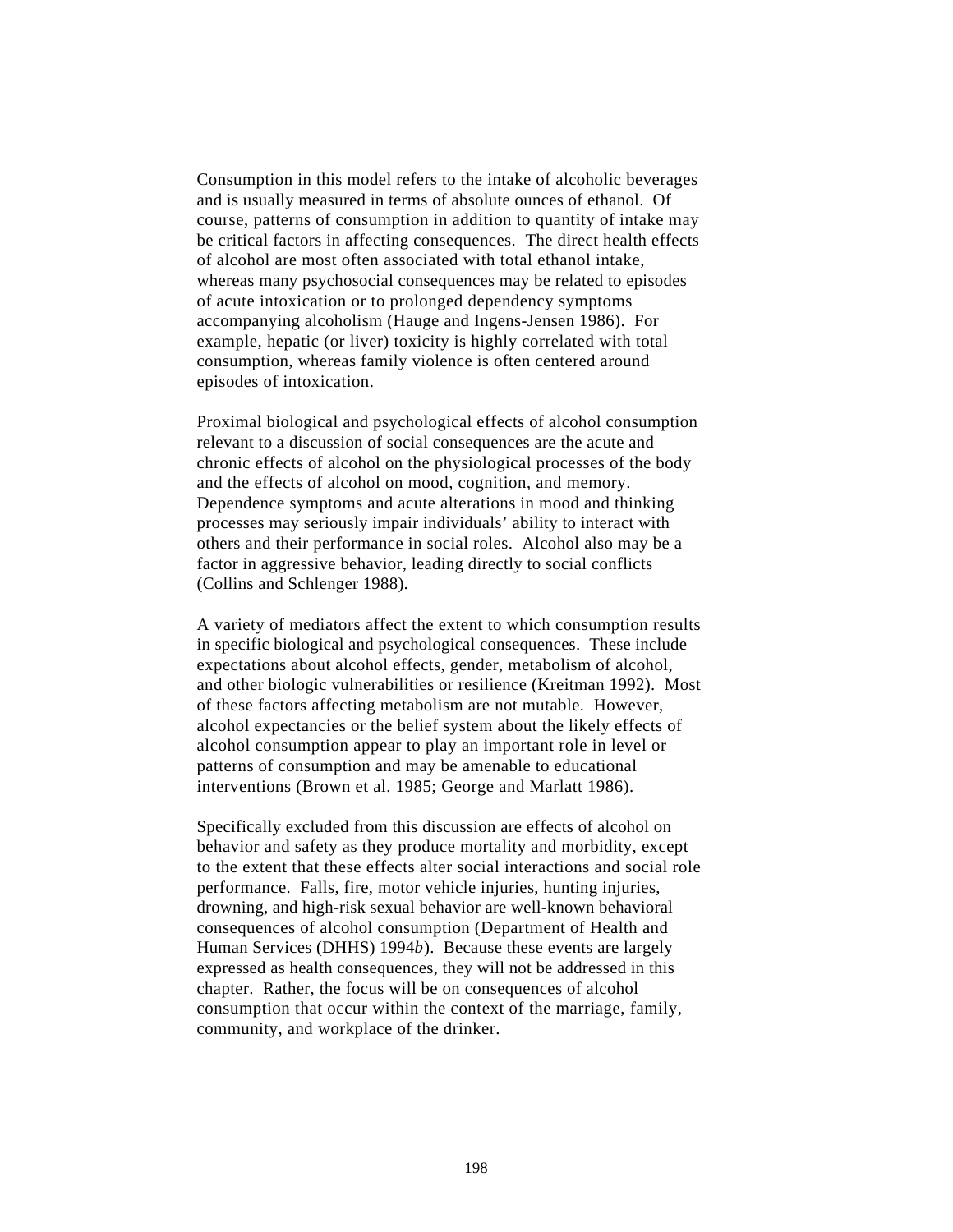The social context in which drinking occurs will influence the consequences of consumption. Social context includes ethnic or social group norms that define appropriate and inappropriate occasions for, and amounts of, drinking (Herd 1984). For example, use of any alcohol in communities where abstention is the norm can have immediate negative consequences for social interactions and threaten one's social position in the community. By contrast, regular heavy drinking may have ironic social advantages in some ethnic communities and social groups in which consumption is expected and valued (Linsky et al. 1986). Similarly, consequences of use in certain social contexts, such as the home, may depend on negative consequences of use in unrelated contexts such as work. Alcohol intoxication may or may not be viewed as problematic by spouses of heavy drinkers depending upon whether it interferes with job performance or maintenance of household function (Wiseman 1991).

The biological and psychological effects of alcohol consumption have direct consequences for individual drinkers by altering their interactions with primary and secondary social relations. The psychopharmacologic effects of excessive consumption, including disinhibition, cognitive-perceptual distortion, attention deficit, and bad judgments, may directly impact the quality of interactions with others.

Proximal effects of consumption also have indirect consequences for drinkers by altering their performance of social roles—the central duties individuals perform to maintain the functioning of society. Each societal member occupies a set of social roles. Roles are associated with commonly held assumptions about how a person should behave, and shared expectations concerning the ways others in society should behave toward the person performing the role. Four primary social roles are relevant for this discussion: spouse, parent, community member, and worker (or student). Over time, performance in each of these roles is influenced by immediate interactions with other society members who judge role-related behavior against norms for that behavior. Expectations of roleappropriate behavior likely vary by age, gender, social or ethnic group, and rural or urban residence.

The concept of social role is central to definitions of problem drinking and alcohol abuse. According to a widely held paradigm in alcohol studies, the cardinal indications of problem drinking are the negative direct consequences of excessive consumption on social interactions and, indirectly, on the performance of social roles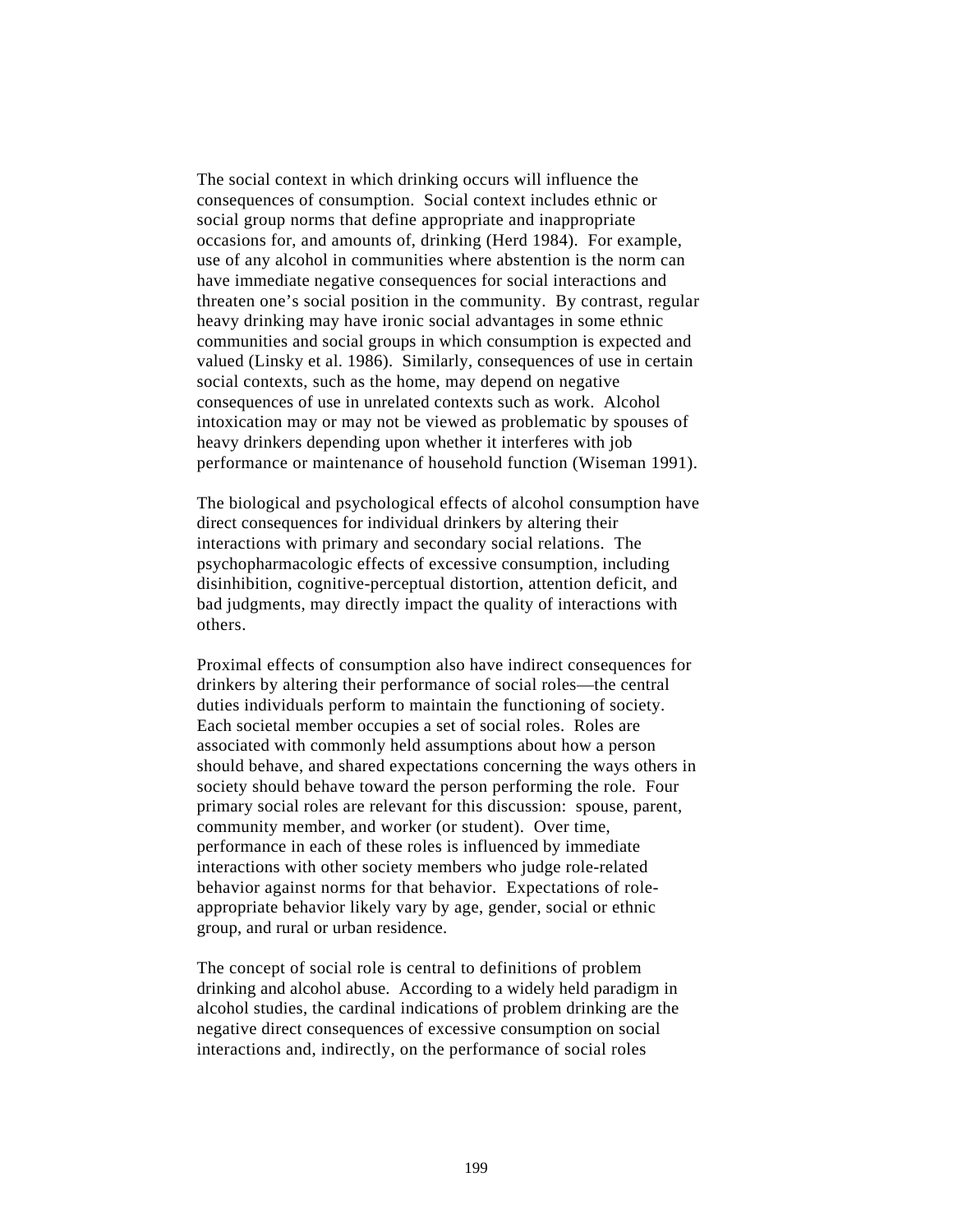(American Psychiatric Association 1987; Donovan and Jessor 1985). Alcohol abuse and dependence are partly defined by the conflicts with others caused by alcohol use and disruptions in role performance due to drinking (American Psychiatric Association 1987).

In the home, adults may fill two primary social roles—spouse and parent. Alcohol clearly has direct consequences on the performance of these roles. More than 60 percent of individuals with a diagnosis of alcohol abuse or dependence and 30 percent of weekly heavy drinkers report family conflicts due to drinking (Helzer et al. 1991). Conflict can manifest as spousal abuse or as other relational problems. Alcohol is commonly involved in episodes of spousal abuse (Kantor and Straus 1989). Although information is limited, one-third to more than one-half of episodes of spouse abuse involving police are associated with alcohol abuse (Morgan 1982).

Unfortunately, the mechanism by which alcohol might contribute to domestic violence is not fully understood (McCrady 1987). A variety of authors suggest that alcohol acts directly to increase aggression (Morgan 1982); other studies suggest that alcohol inhibits empathy and increases acceptance of violence (Gustafson 1987). Alcohol probably also contributes to stress and depression in the household, thereby increasing the opportunities for conflict (Turnbull and Gomberg 1988). Interestingly, victims of domestic violence are also more likely to have alcohol problems than are controls, and the violence perpetrated upon them is more likely to be severe (Miller et al. 1989).

Among rural families, the increased level of tension brought about by volatile economic conditions, higher rates of under- and unemployment, and substandard housing may increase the risk of spouse maltreatment by drinkers and maltreatment of drinking spouses. Alternatively, the lack of anonymity felt by residents of small communities may inhibit spouse maltreatment by drinkers. Heavy drinkers may be less likely to be assaultive if they anticipate that the visible marks of spouse abuse will be noticed by friends and acquaintances in the community.

Indirect social consequences of drinking on the family likely begin before the formation of the family as a social group. Although the literature is sparse, alcohol consumption and alcohol use problems probably influence mate selection indirectly by increasing or decreasing one's chances in the marriage market. Men and women with alcohol problems are less likely to ever marry than are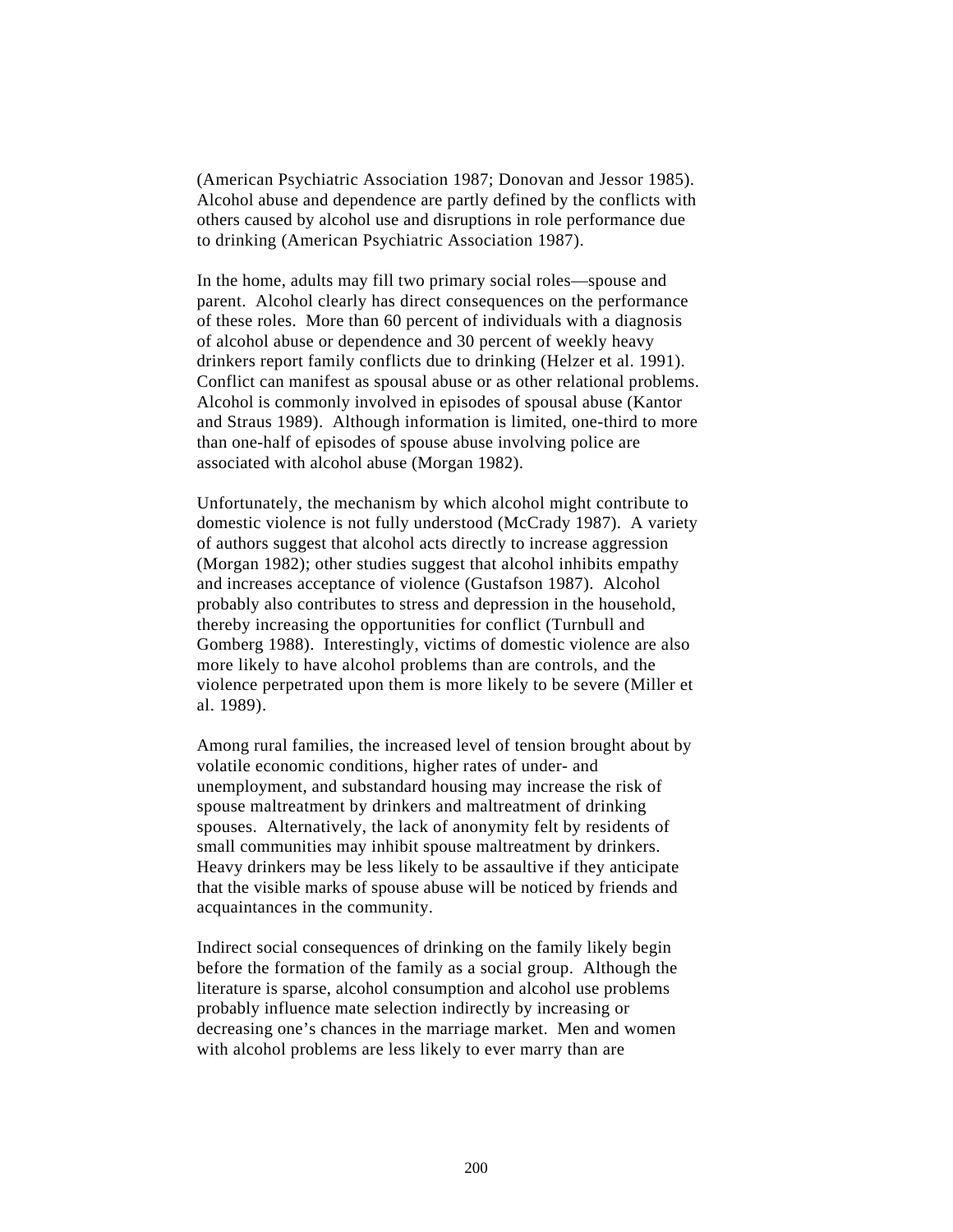nondrinkers (Clark and Midanik 1979). Moderate drinking, however, may increase the likeli-hood of marriage. Alcohol consumption in adolescence is associated with better romantic relationships in young adulthood. In a longitudinal study of more than 600 teenagers, Newcomb and Bentler (1988) found that drinking frequency, but not quantity, during adolescence was associated with decreased selfderogation and fewer feelings of loneliness in romantic relationships 8 years later. The researchers reason that alcohol consumption at this age reduces social inhibitions and allows awkward adolescents more opportunity to develop adequate social skills. No assessment of social networks was reported.

Heavy drinking is clearly associated with relational problems during marriage and stability of the marriage. Heavy drinkers experience more marital conflict and increased tension in their spousal relationships (Helzer et al. 1991). It appears that increased tension and conflict are related less to the amount of drinking per se and more to decreased household functioning or productivity, at least for men (Zweben 1986). Nonetheless, marital satisfaction is lower among heavier drinkers than nondrinkers (McCrady 1987), and more marriages end in divorce when one partner drinks heavily (Schoenborn 1991). Alcoholism is particularly high among those with repeated failed marriages. A quarter of individuals who have been divorced or separated more than once compared to only 9 percent of those with stable marriages meet criteria for a diagnosis of alcohol abuse or dependence (Helzer et al. 1991). While serious alcohol use problems appear to increase the chances of marital disruption, frequency of use may not be associated with divorce. In a welldesigned longitudinal study of adolescent drug use, frequency of alcohol use from age 15 through 25 was not significantly associated with the likelihood of divorce or separation during that time (Kandel et al. 1986).

The impact of drinking on the marriage may vary according to residence. In close-knit rural families, where alternative sources of kin and friend support are available, heavy drinking may be less disruptive of marriages. Similarly, negative attitudes toward divorce in conservative rural communities may keep some spouses in marriages damaged by alcohol. Conversely, in rural farming communities where husband and wife work as partners in the performance of an integrated series of tasks, abusive drinking may threaten both the marital relationship and the family's livelihood (Rosenfield 1985).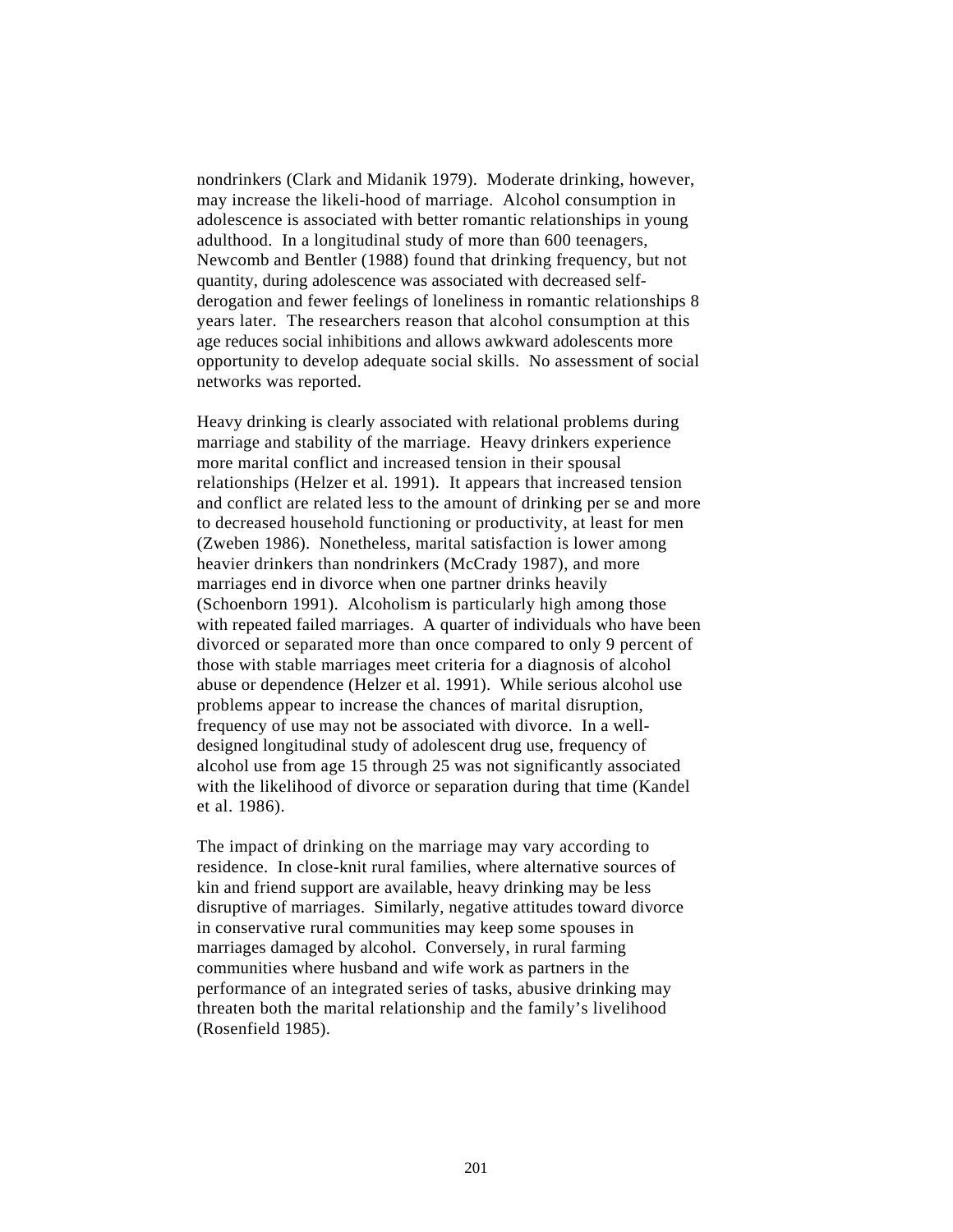The direct consequences of alcohol abuse on the parenting role are first expressed before childbirth with the well-known effects of consumption on the risk of pregnancy complications, low birthweight, fetal alcohol syndrome and fetal alcohol effect (Coles et al. 1992; DHHS 1994*a*). Following birth, alcohol problems continue to affect the performance of the parental role. Parents with alcohol abuse or dependence diagnoses are more likely to physically abuse their children, and this trend remains when such confounding variables as gender, age, socioeconomic status, and other parental psychopathology are factored into the equation (Chilman et al. 1966; Morgan 1982). Child neglect is even more common among those with alcohol dependence; it has been found to be four times more likely among parents with alcohol dependence than among control parents without alcohol disorders (Fillmore 1984; Kelleher et al. 1994).

Indirectly, alcohol abuse first affects the parental role by influencing the number of children ever born to a family, and the number of children born out of wedlock. Families of heavy drinkers are larger and include more children born to single parents (Frances et al. 1980). Excessive consumption also brings changes to the home environment with unpre-dictable and inconsistent parenting styles and lower income (Latham and Napier 1992). Mothers who drink heavily have been found to be less active and stimulating in their interactions with infants and less securely attached to them (O'Connor et al. 1987). For parents with alcohol dependence, the focus on obtaining alcohol to the exclusion of other responsibilities is likely to lead to inadequate parenting and escalation of behavioral problems of children. Parental alcoholism can also have indirect social consequences for children, including poor school performance, delinquency, and early abusive use of alcohol (Sher 1991; Wolin et al. 1980).

Among rural families, economic hardship may be associated with a pattern of harsh parenting that is transmitted across generations (Conger et al. 1992; Simons et al. 1991). While physical discipline sometimes results in obedient, prosocial behaviors in children, the addition of parental alcohol abuse may lead to problematic adjustment of children. More research is needed on how alcohol may influence parenting in rural families, and how the interplay between rural childrearing practices and alcohol consumption may have unintended negative consequences on child development.

The direct consequences of heavy or problem drinking on the social role of community members are most often thought of in terms of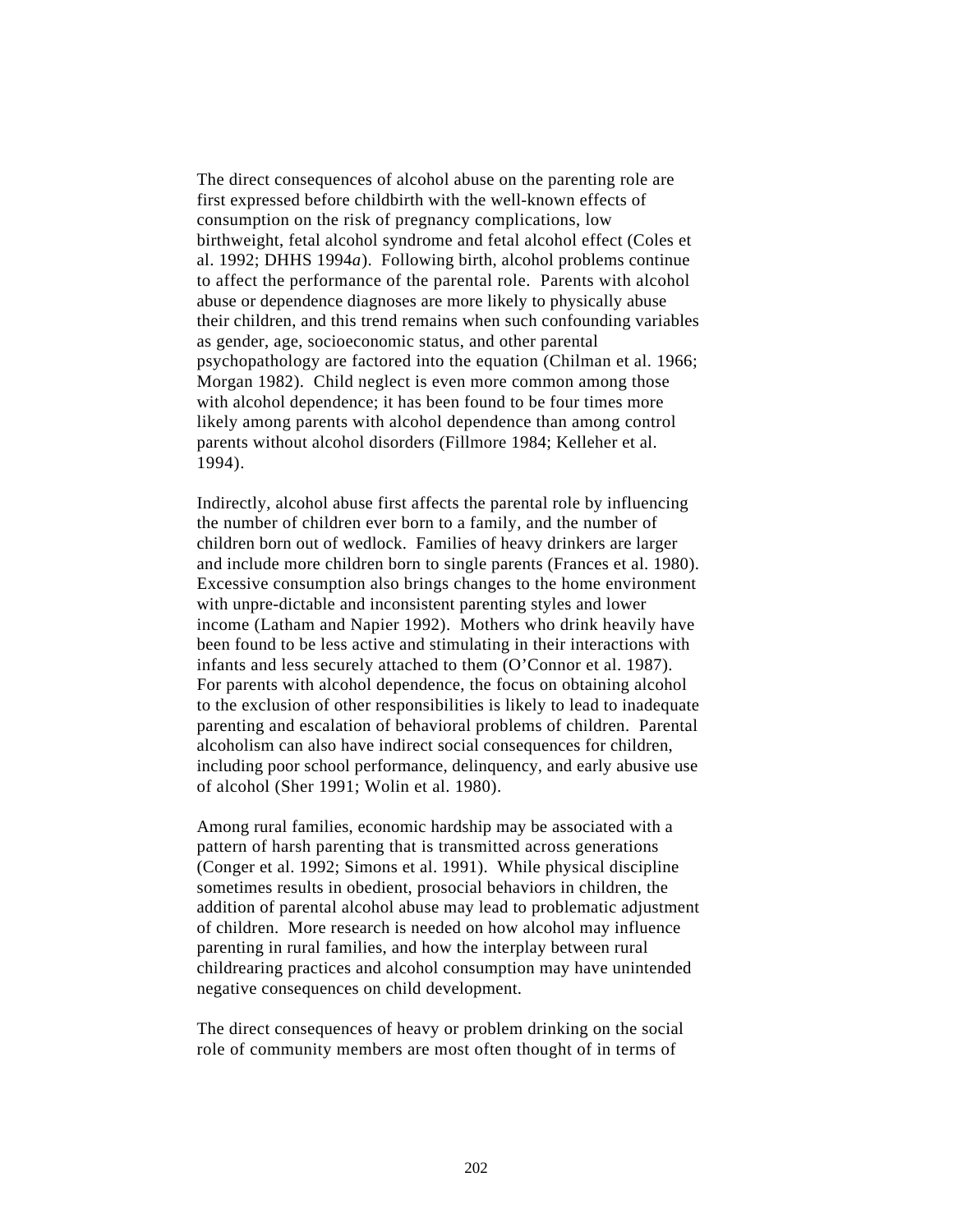criminal behavior and victimization. Individuals involved in property crime and violent offenses against others are much more likely to have alcohol problems with or without drug problems than comparison groups in the community. Almost half of those with an alcohol use disorder report having had fights due to drinking and a third have been arrested because of drinking (Helzer et al. 1991). Upwards of 50 percent of all homicides involve drinking by the perpetrator, and incarcerated criminals report that drinking quantity and frequency increased immediately preceding criminal activity (Roizen 1982; Wieczorek et al. 1990; Robert Wood Johnson Foundation 1994). Nevertheless, most people consuming alcohol and even heavy drinkers do not commit violent crimes. Although alcohol is not the sole cause of violent behavior, it must be seen as an important predisposing factor for some people.

Many studies have also shown higher rates of alcohol consumption among victims of violence (Fagan 1990). Alcohol has been found in the blood of high proportions of homicide victims. In an analysis of medical examiner records, Welte and Abel (1989) found detectable blood alcohol levels (BAL) in 42 percent of 792 homicide victims in Erie County, New York. Of those, over 70 percent had a BAL greater than 0.10 milligrams per dekaliter (mg/dL). Victims of spousal violence are also thought to have higher rates of abusive drinking. In a random sample of U.S. families, Kantor and Straus (1989) found that 46 percent of severely assaulted women reported being drunk one or more times in the past year compared to 16 percent of nonvictimized women. Victimization may be associated with alcohol abuse because drinkers are more vulnerable to violence, because direct acts of alcohol-induced aggression provoke violence, or because drinking victims more often find themselves in social contexts where violence is common.

The popular notion that criminal behavior is an urban problem does not apply to alcohol-related offenses. Rural states and counties have arrest rates for substance abuse violations (e.g., driving under the influence, liquor law violations, drunkenness, and possession of illegal substances) equal to those of nonrural states and counties (General Accounting Office (GAO) 1990). Rural states, counties, and towns have higher arrest rates involving illegal use of alcohol than nonrural states, suburban counties, and larger cities. Most prison inmates in rural states have abused alcohol, other drugs, or both (GAO 1990). No comparative data are available on rural and urban rates of violent or property crimes associated with alcohol abuse.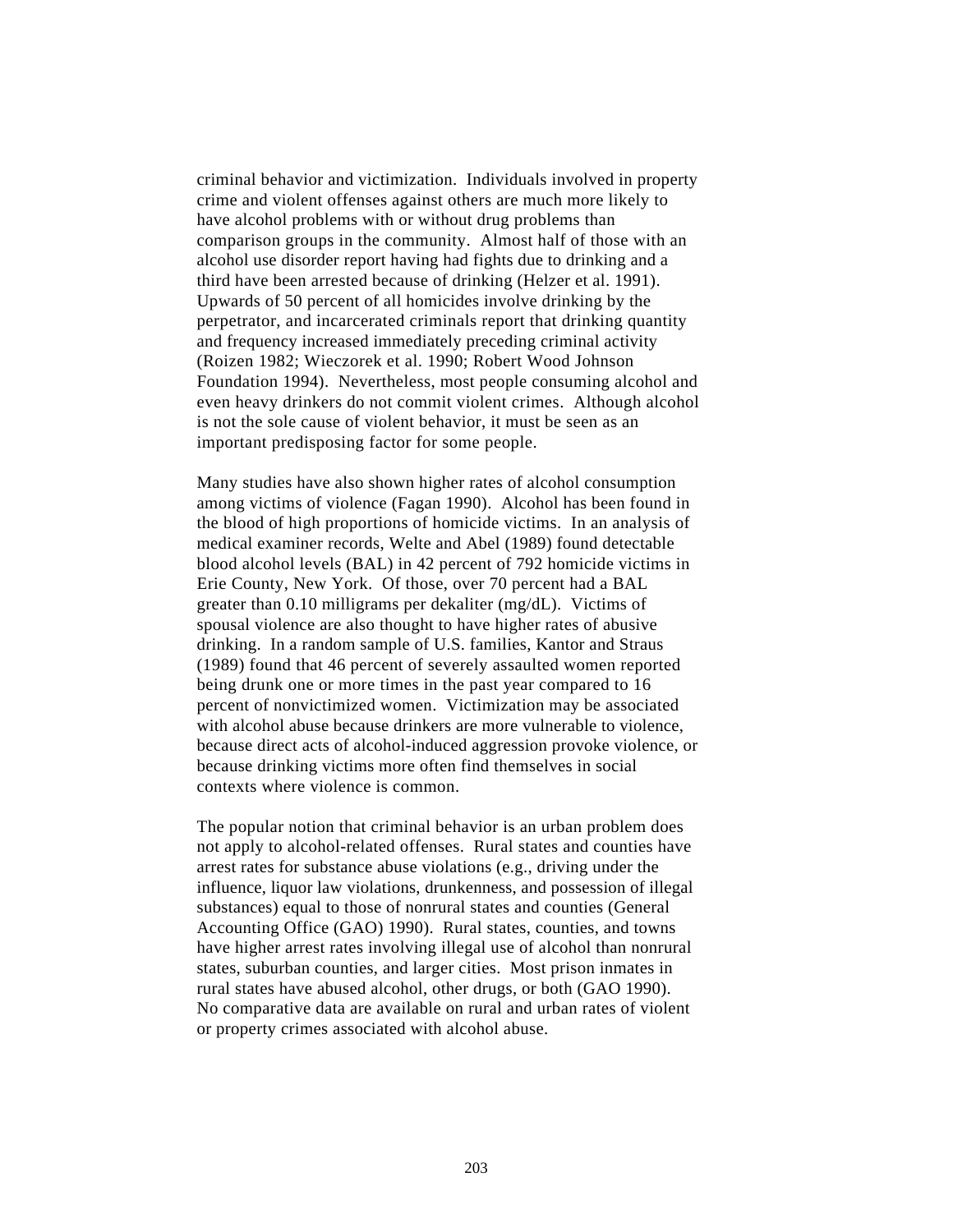In addition to criminal behavior and victimization, alcohol may also have indirect consequences on community participation. Although this area has not been explored empirically, the impact of alcohol-use disorders on community leadership and volunteerism is likely a negative one. Abusive drinkers often withdraw from social contact and social commitments and the aggressive behavior of heavy drinkers often results in social ostracism (Colsher and Wallace 1990; Cummingham et al. 1993). Rural commu-nities may be particularly affected by the absence of effective leadership because they are less likely to have formal social service agencies for many needs and are more dependent on benevolent and church groups (Bachrach 1981).

Heavy drinking has direct effects on workplace performance. Studies of work-related problems due to alcohol use have not focused on rural issues to any discernible extent. Nevertheless, almost every industry is adversely affected by alcohol problems in the workplace. The assumed relationship of alcohol consumption to substandard job performance has formed the foundation for interventions geared toward the identification and rehabilitation of the problem drinker (Roman 1990). The Institute of Medicine reviewed studies in the area of employee substance abuse and concluded that approximately 10 percent of all workers had drinking problems that adversely affected their job performance (Institute of Medicine 1994). These problems manifested themselves in a variety of ways, including increased absenteeism, decreased productivity, excessive use of health care, more frequent turnover, and greater requirements for retraining (Robert Wood Johnson Foundation 1994). This report also noted that the prevalence of alcohol-related job problems was likely to be affected by both the industry type and job characteristics. For example, construction, transportation, and manufacturing had a much higher prevalence of alcohol problems on the job than other service, trade, or professional industries. These industries are overrepresented as a proportion of all jobs in rural regions compared to urban areas (Anonymous 1992).

While evidence has accumulated that job performance may be affected by alcohol consumption patterns, nearly all of this research is based on samples of workers identified as problem drinkers. The alleged negative relationship between worker productivity and alcohol abuse may therefore be questioned. Cook (1991) and Heien and Pittman (1989, 1993) conclude that, once adjustments are made for differences in education and demographic characteristics, little credible evidence exists to support the belief that heavy drinkers in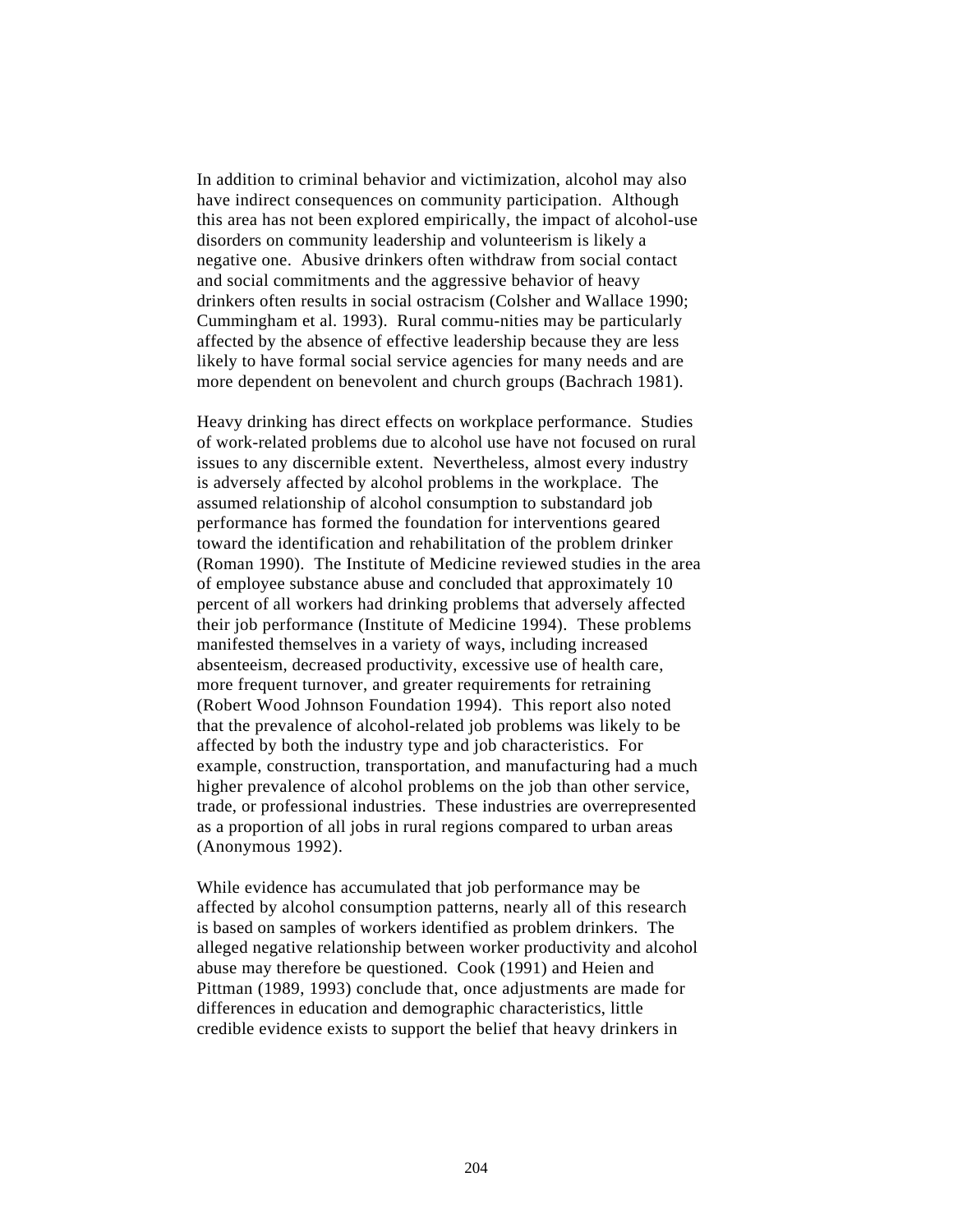general are less productive members of the labor force than others (Cook 1991; Heien and Pittman 1989, 1993). Less directly, alcohol abuse may lead to job loss due to nonperformance, lost earning potential due to denied promotions, and lower job satisfaction. Heavy-drinking workers have been judged to be less self-directed and cooperative than other workers (Blum et al. 1993). The 1-year prevalence rate of alcohol abuse or dependence among those who meet criteria for underemployment (6 months or more out of work in the past 5 years) is more than twice that of those who do not meet criteria (12 and 5 percent, respectively) (Helzer et al. 1991). Frequency of alcohol use in adolescence is positively associated with number of different employers by age 25 for both men and women (Kandel 1980).

Heavy drinking may also limit optimal worker role performance indirectly by limiting educational attainment and aspirations necessary to complete the training required for a higher level position. The lifetime prevalence of alcohol use disorders is higher among those who drop out of educational programs at any level, including junior high, high school and college, than those who finish the program (Helzer et al. 1991).

To the extent that economic structures of rural areas are more tentative and fragile, rural workers are likely more vulnerable to layoffs and to dismissals with cause. Rural areas are characterized by less diversified economies with higher rates of unemployment and lower educational attainment among workers (Anonymous 1992; Goetz 1993). All deviant behavior, including problem drinking, is therefore likely to have stronger negative consequences for rural individuals in the workplace. Moreover, rural industries disproportionately include jobs at high risk for unintentional injuries such as construction, mining, and manufacturing (U.S. Congress 1990). The risk for such injuries may increase with the motor impairment associated with alcohol consumption.

Although alcohol frequently has a number of negative social consequences, at least when consumed heavily, the research conducted to date has not examined whether or how these consequences are manifest in rural populations. Discussion of these effects must therefore be speculative, though one could suggest that rural populations would likely experience different social consequences based on the various components in the model outlined in figure 1. Thus, rural populations may differ in patterns of consumption, expectancies about the effects of alcohol, or social context.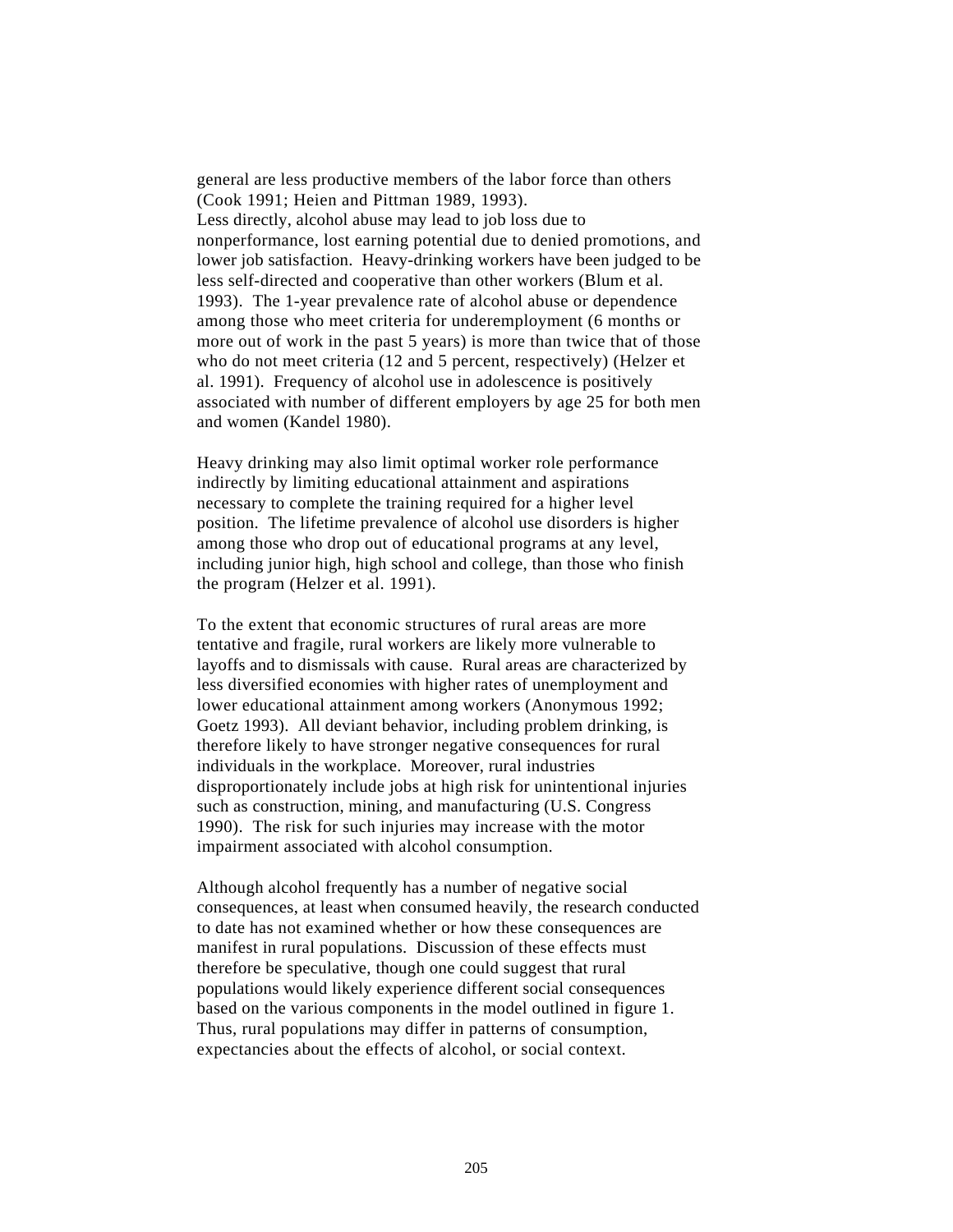Consumption patterns probably differ in rural areas. For years, parts of the South and West have been noted to have lower per capita consumption rates. These rural areas have a much greater proportion of abstainers who are included in the denominator (Williams et al. 1991). When average consumption of alcohol is computed only among drinkers, however, many of the rural States have very high levels of consumption. Work from the National Institute of Mental Health Epidemiological Catchment Area study suggests similar findings. Rural study sites have both more abstainers and a greater number of persons with alcohol abuse or dependence (Blazer et al. 1985). Adolescents in some rural areas are also more likely to be abstainers, but rural areas may have more daily adolescent drinkers as well (Johnston et al. 1989; Kelleher et al. 1992*a*).

Thus, the prevalence data suggest that rural populations include a greater proportion of abstainers than do metropolitan areas. The literature on rural-urban differences examining rates of heavy drinking is equivocal. This may be a result of methodologic differences in earlier work, cohort effects, or variations across rural areas. For example, even in an area as homogeneous as the rural South, the tradition of alcohol consumption differs drastically among regions and cultural groups. Abstinence, connected historically to the temperance movement, Protestant religion, and African-American struggle for emancipation, is very common among young African-American girls of the rural South (Kelleher et al. 1992*a*). In contrast, the tradition of self-reliance and alcohol production for private use and profit among residents of Appalachia and the Ozark Highlands may translate into higher rates of consumption among both males and females. Further analyses are needed of unique qualities of rural areas and the meaning of alcohol to rural populations.

The mediators that influence proximal consequences may also be different for rural populations. Although there is no reason to suspect that the metabolic or genetic makeup of rural and metropolitan groups is notably different, alcohol expectancies may markedly alter behavioral and psychological effects following alcohol consumption and could vary by region. Rural adolescents may initiate drinking earlier than all but inner-city youth and do so more often with their families (Kelleher et al. 1992*b*). In fact, Chambers suggested that rural families were more likely to model heavy drinking in front of their children (Chambers et al. 1982). If personal beliefs about alcohol are more closely associated with normative, family-based rituals among rural residents, drinking and occasional heavy drinking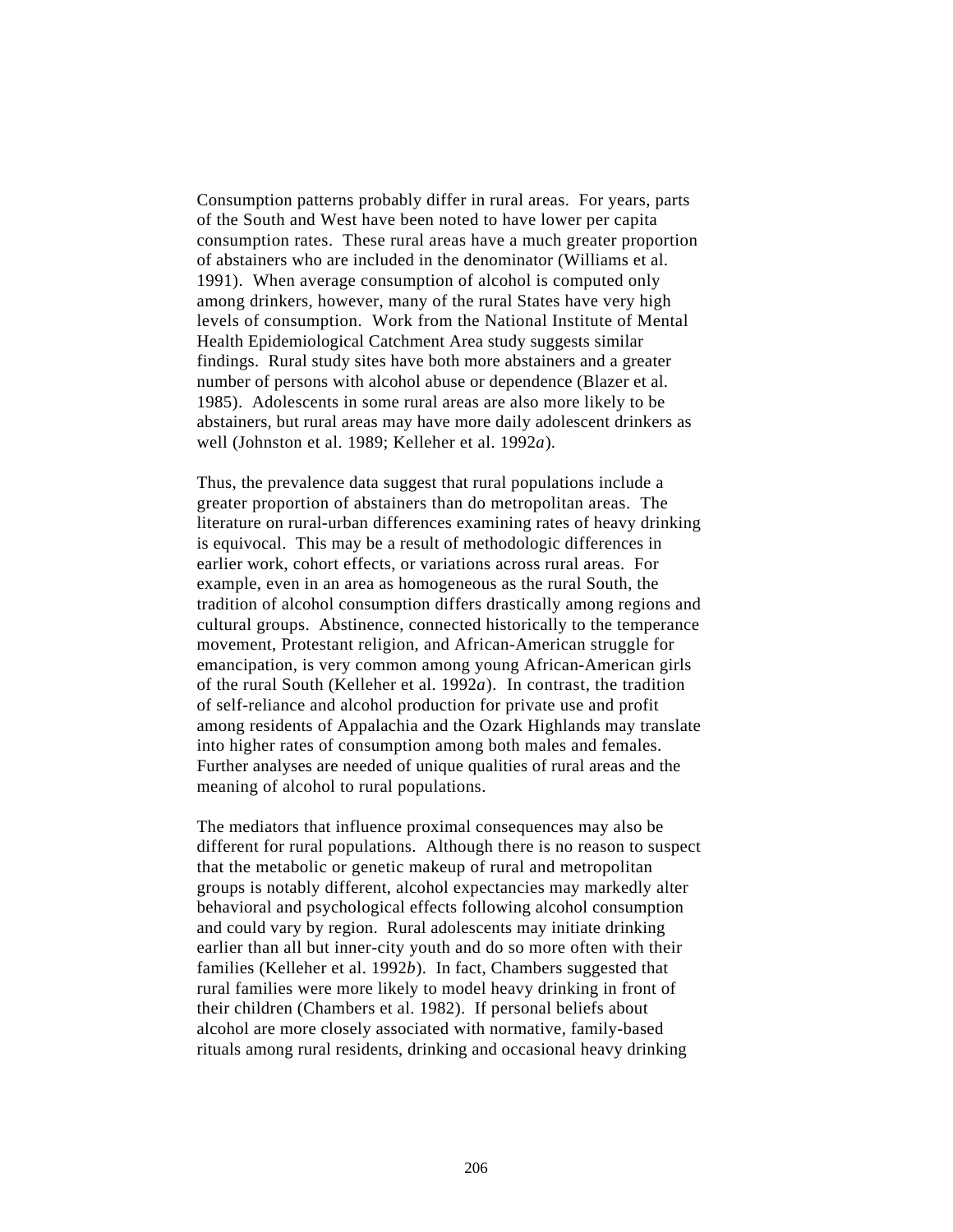may have less damaging consequences for personal relationships and role performance. In contrast, if alcohol use is an expression of rebellion against restrictive rural values, the consequences of drinking may be more severe and lasting.

The component of the model most likely to differ between rural and metropolitan areas is social context. Rural communities are by definition smaller and less densely populated than metropolitan communities. Social networks in rural communities generally support fewer relationships, but these relationships tend to be more concentrated, family based, and intense than in metropolitan areas (Fischer 1982; Korte 1982). In comparison to the anonymity of urban living, rural residents spend a greater part of their lives in direct contact with acquaintances who may judge their behavior. These characteristics lead to a set of rural values that include self-reliance, family autonomy, conservatism, religiousness, and intolerance for deviance (Wagenfeld et al. 1994).

Some authors contend that traditional values in rural communities have eroded with in- and out-migration over the past two decades and increasing reliance on telecommunications. To the extent that a set of core values still characterizes rural communities, proximal alcohol consequences will likely be labeled as more problematic for rural than for urban drinkers. Expanded research in the area of how proximal consequences of alcohol consumption are labeled differently among various rural regions and metropolitan comparison groups should be fruitful.

Drinking in rural communities with a large population of abstainers, more conservative social values, less tolerance for deviation, and relative absence of anonymity may be subject to greater social and legal sanctions than drinking in more permissive urban communities. Some evidence does suggest that heavy drinkers in rural areas are more likely to experience negative social consequences. In a national survey, Callahan and colleagues (1969) noted that similar portions of rural and metropolitan individuals described negative social consequences associated with alcohol consumption. These consequences included trouble with friends, family, employers, or legal authorities over drinking. Among heavy drinkers only, however, 65 percent of the rural respondents described negative social consequences, while only 40 percent of metropolitan subjects experienced negative consequences.

In the preceeding discussion, areas in which rural residents may experience social consequences of heavy drinking that are different in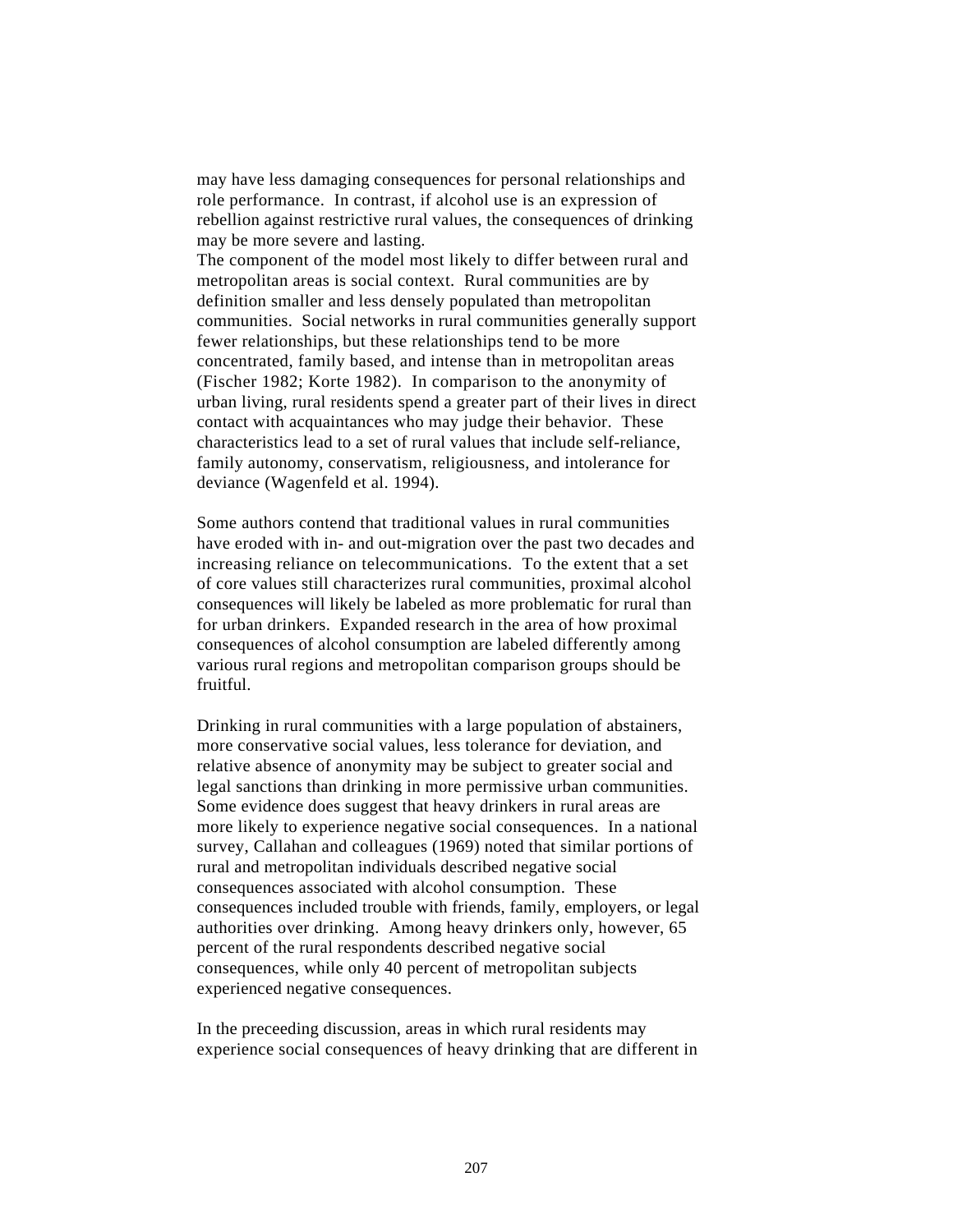quality and magnitude from those experienced by urban residents have been proposed. Alcohol may have differential effects on family conflict and disruption, parenting skills and outcomes, criminal behavior and victimization, and work stability and performance in rural areas. The unique expectancies associated with alcohol use, the traditional meaning of alcohol to rural areas, and the context of economic insecurity and social values associated with rural life are held to influence social consequences of rural drinking.

In an effort to address these rarely studied consequences of alcohol use, the obvious question of reverse causality has not been considered. It is certainly true that many conflicts in personal relationships and problems in role performance discussed here can be seen as predisposing one to abusive drinking. These risk factors are important to a full understanding of rural alcohol use. However, study of the consequences of use presented here is also necessary to inform interventions that can lessen the damaging effects of alcohol use problems in rural regions.

Further research on the effects of alcohol use problems on personal relationships, social roles, and life chances should acknowledge the multifactorial nature of social interactions. The range and number of interactions that occur in a single day for most people make it difficult to attribute some specific portion of the good or bad elements of an interaction to alcohol use or abuse. While alcohol abuse may be present, it is inappro-priate to conclude that negative social interactions and deficiencies in the performance of social roles can be attributed solely to alcohol abuse. Further research should properly identify the specific role of alcohol within a constellation of factors influencing social behavior, social position, and life chances.

#### ECONOMIC CONSEQUENCES

Alcohol consumption results in a wide variety of consequences to society. Positive consequences include tax revenues, job production, and marketing promotions that underwrite charitable or entertainment events. Negative economic consequences range from the costs of treatment for alcohol abuse and its medical complications to the loss of potential wages for a person injured in an alcoholrelated motor vehicle crash and the increased medical care used by families of persons with alcohol dependence. Estimates of the economic consequences of alcohol consumption are largely dependent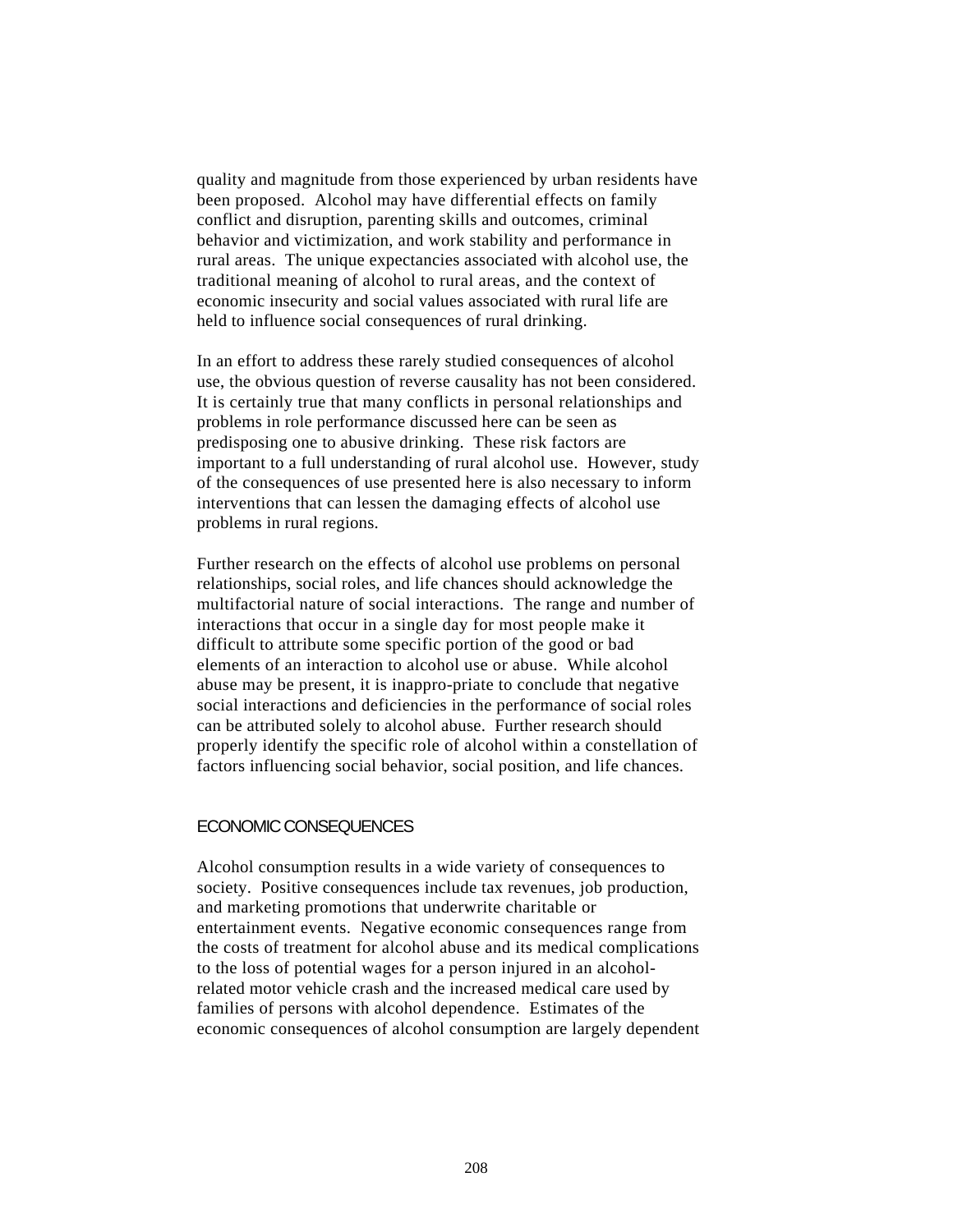on the assumptions made about which costs will be included and which data should be used to estimate such costs.

In addition to the assumptions made about which costs should be included in estimates of economic consequences, the methodology chosen to assign value to various items is a critical factor. At least two approaches have been employed. The human capital approach is the most commonly used method for estimating the economic effects of alcohol (Rice et al. 1985). According to this method, cost estimates are generated by examining direct costs (costs for which payments are made) and indirect costs (costs for which resources or opportunities are lost). To calculate the latter, human life is valued at the estimated wage earnings by age and gender, and lost potential becomes the measure of indirect costs. The disadvantages of this method are the failure to include pain and suffering losses in the estimates and the devaluation of the elderly, women, and children who have lower income potential.

The second method of estimating costs of illness is the willingness to pay approach (Rice and Hodgson 1982). In this method, value is placed on human life by how much individuals would pay to avoid some degree of risk for death or disability. As with the human capital approach, willing-ness to pay may be subject to biases related to socioeconomic status. Moreover, it is difficult to estimate in practice and may be subject to substantial variation across populations and over time. Most authors have relied upon the human capital approach, although integrative approaches employing both willingness to pay and human capital are receiving more attention (Gustafson et al. 1995).

Some investigators have suggested that estimates of the total costs of illness are not appropriate topics for policy studies, or at least policy interventions (Manning et al. 1989). In other words, studies of total costs are less useful than research on societal costs. These studies differentiate internal costs (those costs willingly and intentionally incurred by the individual) from external costs (those costs imposed on society by the individual). For example, an individual might choose to purchase alcohol and pay the associated taxes and opportunity costs as internal costs. However, costs related to premature death benefits from a group insurance plan for a drunken driver who dies from a motor vehicle crash are largely born by others and, therefore, would be classified as external. Manning and colleagues (1989) focused on external costs and suggested that heavy drinkers impose considerable external costs on society that are not recouped through taxes or other means. This stands in contrast to the costs imposed by smokers. In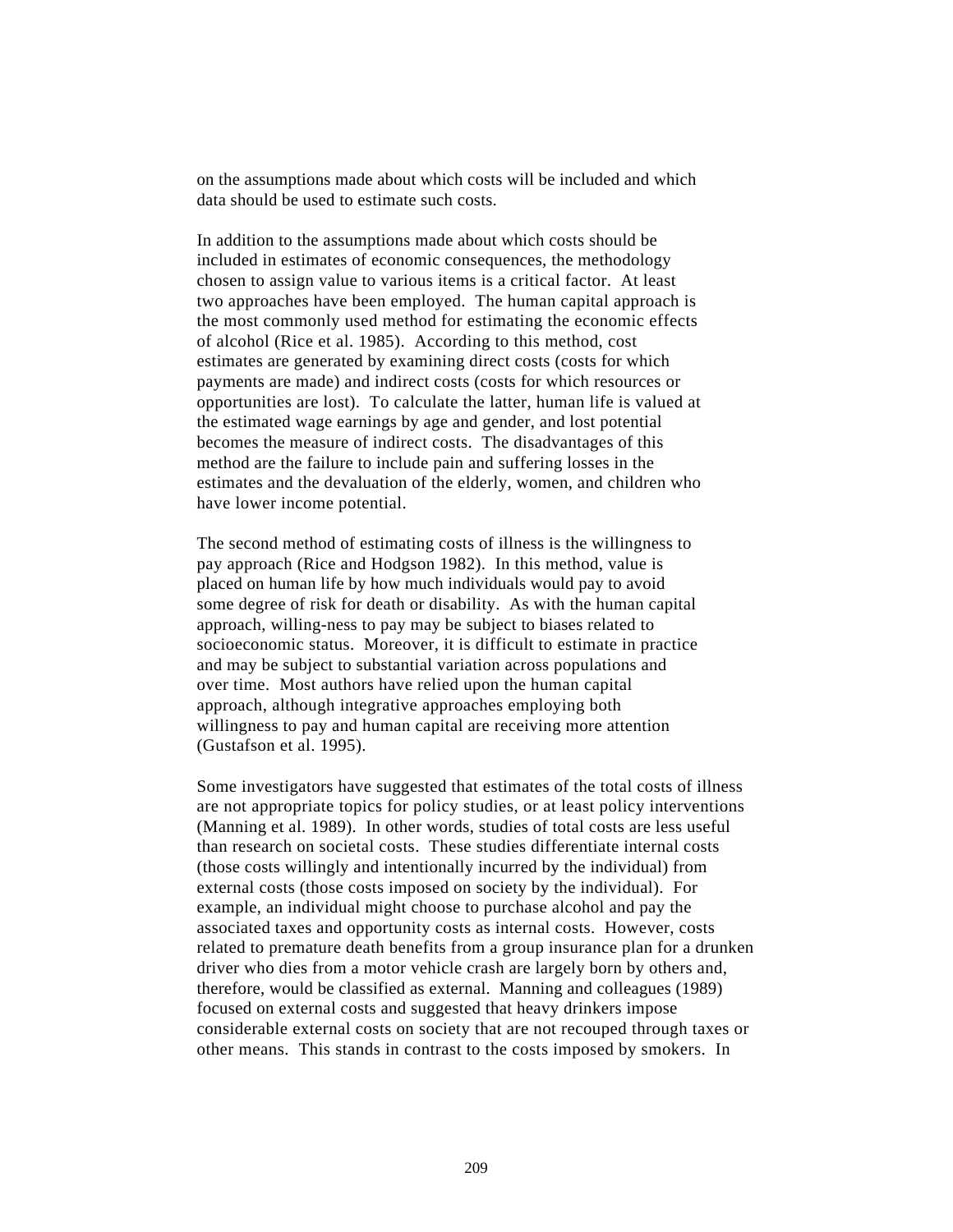the Manning analyses, smokers pay taxes that approximate the external costs they impose on society.

In the estimation of economic consequences, economists have generally discussed core costs (e.g., items dealing with the care and support of the drinker) and other related costs (e.g., costs to society for welfare and criminal justice systems that are required to deal with the negative social consequences of alcohol-related problems). Among the core costs are direct costs for which reimbursements or payments are made and indirect costs that represent the value of productivity lost to alcohol-related morbidity and mortality. Some economists have included the costs of fetal alcohol syndrome in calculating total costs.

Landis published one of the first comprehensive estimates of the economic consequences of alcohol abuse (Landis 1945). In "The Economic Aspects of Inebriety," Landis suggested that alcohol production, distribution, marketing, and consumption created many jobs and tax revenues for Federal, State, and local agencies. Landis also estimated that the costs of psychiatric, medical, criminal justice, and injury-related expenses would total almost \$350 million per year, while wage losses would increase these total annual economic costs of alcohol in the United States to \$780 million.

Although Landis' estimate of economic consequences of alcohol abuse was substantial at the time, the refined methodology and improved data available have resulted in substantially greater cost estimates today. The most comprehensive study to date employed a cost-of-illness approach to conclude that alcohol abuse in the United States cost \$70 billion a year in 1985, \$85 billion in 1988 (Rice et al. 1990), and \$98.6 billion in 1990 (Rice 1993). The breakdown of the various categories of costs is illustrated in table 1. As is the case with other estimates, the largest component of alcohol costs is related to the premature death and impairment of individuals and the loss to society of their productive capacity. However, some authors have challenged these estimates as excessive primarily because of the assumptions about the causal role of alcohol in these losses.

Conceptually, the economic consequences of alcohol use for rural areas might differ from estimates for metropolitan areas if either the amount of alcohol consumed or the costs associated with a specific amount of alcohol consumption are different in rural areas.

A limited amount of evidence suggests that rural consumption may be greater in certain areas. Blazer and colleagues (1985) report higher rates of alcohol abuse and dependence in rural areas compared to metropolitan samples. Johnston and associates (1989) note that high school seniors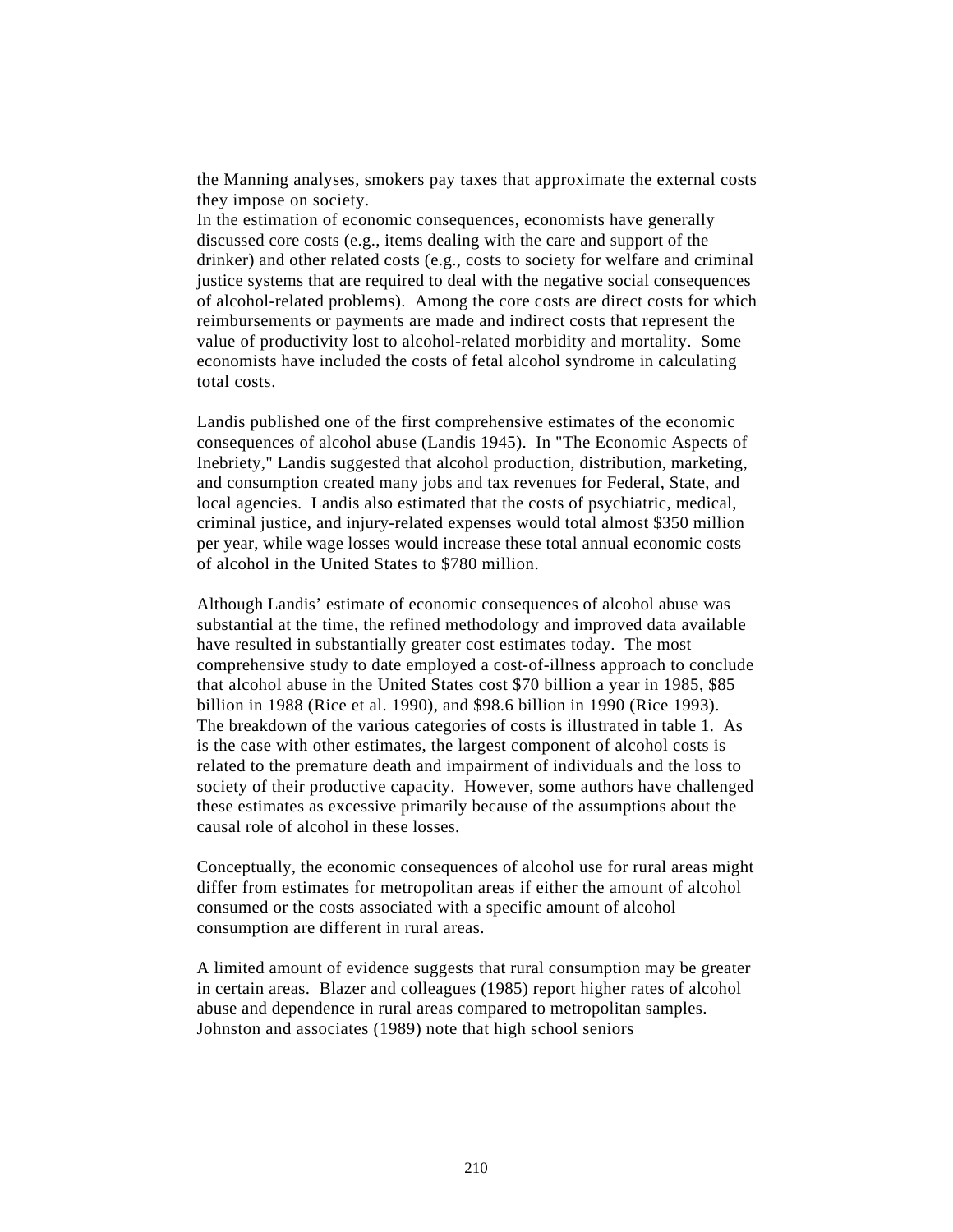#### **TABLE 1.** *Categories for external costs of alcohol abuse (excludes internal costs or those assumed by drinker)*.

Core costs

Direct treatment of alcohol problems Indirect costs from injuries (lost productivity)

Other related costs **Direct** Crime Motor vehicle crashes (property loss) Fire Social or welfare aid Indirect Incarceration for DUI (lost productivity)

from rural areas are slightly more likely to drink daily than are their urban counterparts. In contrast, Kelleher and colleagues (1992*a*) note that rural residence is associated with lower consumption for some females. Rural States do have higher rates of alcohol-related arrests and alcohol-related treatment admissions than do more urban States, although it is unclear whether this reflects greater numbers of problems or less tolerance for deviance (GAO 1990). Similarly, the increased frequency of motor vehicle-related fatalities and injuries associated with alcohol in rural areas may be linked more closely to the quality of roads and greater distances traveled in rural regions than to alcohol.

Estimating the likely costs for a given amount of alcohol consumption in rural areas requires some background on rural economies. The most striking finding is the marked heterogeneity among rural communities (U.S. Congress 1990). This is consistent with the sociological literature that documents greater variation among rural communities than between rural and adjacent metropolitan communities (Wagenfeld et al. 1994). Nevertheless, some findings are consistent across rural areas. First, the mechanization of agriculture and changing land values have dramatically reduced the proportion of the population living in rural areas and the number working in agriculture. The population share for rural areas has roughly halved in the past 50 years; less than one-quarter of the population is rural (Goetz 1993). Even more striking, the employment share of farmers during the same period fell from approximately 20 percent to 3 percent. To compensate for declining income, 92 percent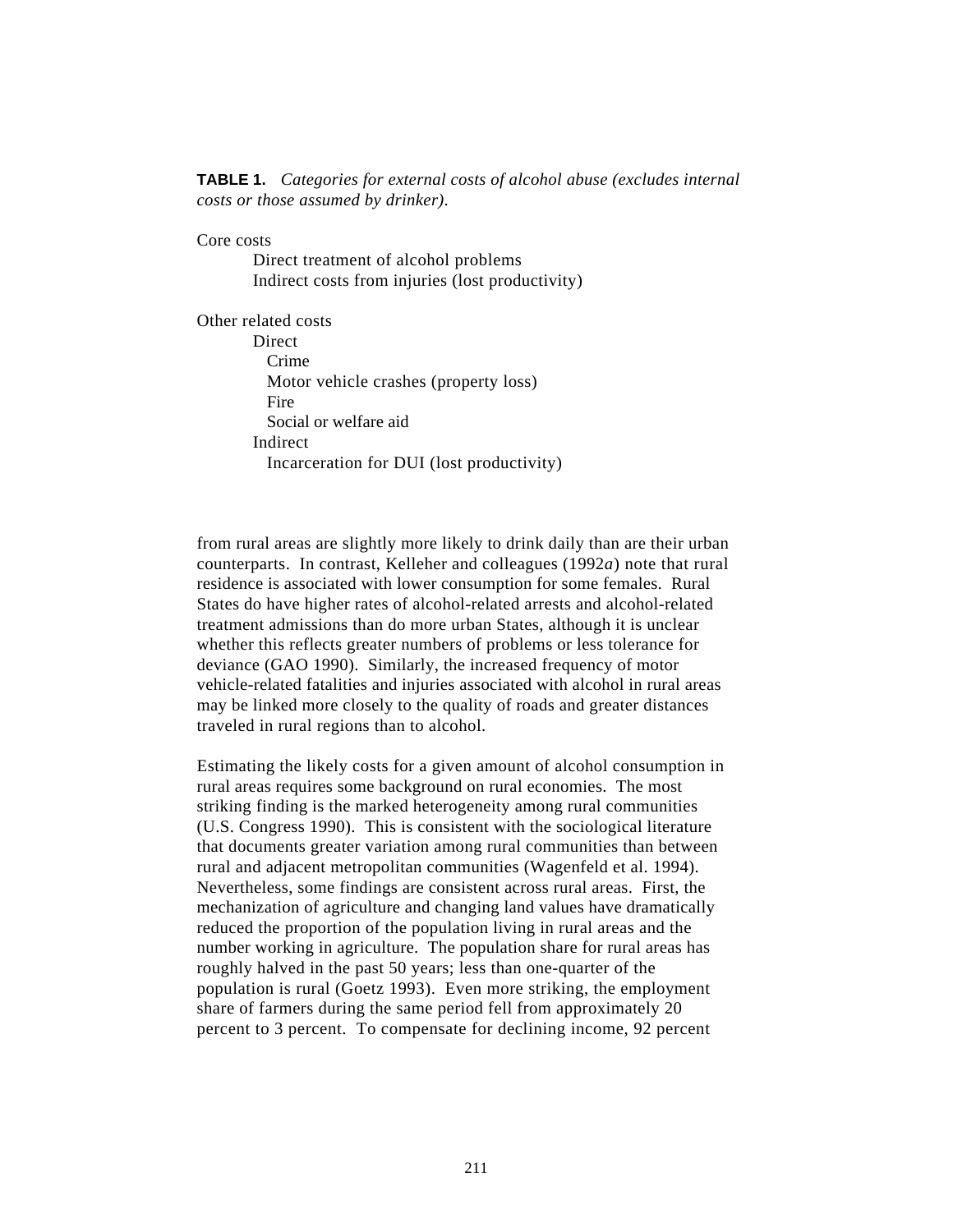of farm families earn off-farm income with more than half of that coming from off-farm salaries.

Rural areas are characterized by greater levels of poverty, substandard housing, and school dropout than metropolitan areas (U.S. Congress 1990; Anonymous 1992). Moreover, the elderly and very young constitute a larger proportion of the rural population, leading to a greater dependency ratio (Bachrach 1981) and higher spending on social and human services to support these groups. Rural females are also more likely to spend significant time in caring for impaired or disabled family members, limiting their out-of-house income (Horwitz and Rosenthal 1994). Rural families are also less likely to be insured than are metropolitan families and to have higher out-of-pocket expenditures for health care.

Goetz (1993) suggests that the lower educational attainment of rural populations contributes to the inadequate economic development characterizing many rural communities. Moreover, Goetz postulates that factors that discourage educational investment (such as school funding disparities) or individual behaviors (such as alcohol abuse) affect rural areas disproportionally because of the greater inefficiencies in translating educational investment in rural areas into economic opportunity. However, the lower wages and earnings opportunities in rural areas suggest that the predicted human capital costs of alcohol consumption would be lower for rural as compared to urban areas.

Because no work has been conducted on estimating the economic consequences of alcohol consumption among rural versus metropolitan populations, it seems useful to provide preliminary analyses of alcoholrelated work problems among rural and metropolitan patients presenting for treatment of alcohol dependence. Gustafson and associates (1995) have noted that work-related problems and absentee days are the best predictors of total costs for chronic conditions among adults. The largest components of total costs for health conditions are for nonmedical payouts and lost-opportunity costs related to the workplace.

Study of the social and economic consequences of rural alcohol use is new. Therefore, it is appropriate before embarking on major research efforts to define the goals of such study. Conceptualizing social consequences in terms of altered social interactions and impairments in role functioning may underscore the unique social context of rural communities. Rural family structure, friendship patterns, community obligations, workplace requirements, and drinking norms are not simply less sophisticated versions of those in the metropolis, nor are they consistent across rural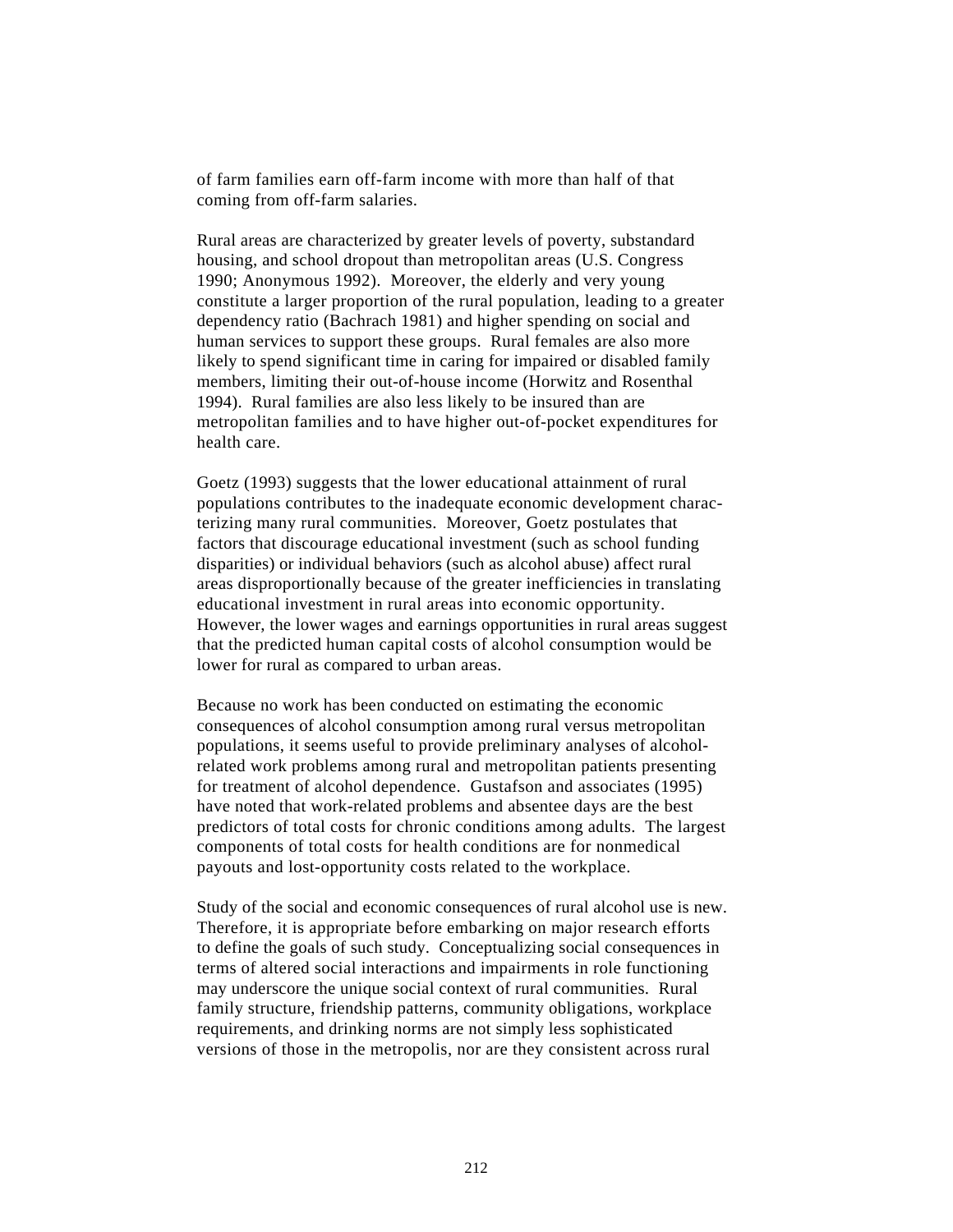areas. By analyzing each of these dimensions of the rural social context, informed study of rural alcohol use can incorporate the rural ethic without treating it as monolithic. Careful study of the special social consequences of rural alcohol abuse may lead to novel opportunities for preventive interventions.

In addition, the examination of the total costs of alcohol consumption can draw attention to the magnitude of rural alcohol abuse. For advocates, the study of how alcohol consumption affects rural economies and industries already in crisis may motivate support for programs to treat and prevent alcohol abuse. Studying external costs of alcohol consumption may suggest to legislatures and planners ways to change rates for alcohol to increase the aggregate level of economic well-being. The potential benefits of such research will not be realized until significant efforts are devoted to examining the unique needs and diversity of rural communities and populations.

#### **REFERENCES**

| Anonymous. In: Gesler, W.M., and Ricketts, T.C., eds. Health in Rural North          |
|--------------------------------------------------------------------------------------|
| America: The Geography of Health Care Services and                                   |
| Delivery. New Brunswick, NJ: Rutgers University Press, 1992.                         |
| American Psychiatric Association. Diagnostic and Statistical Manual of               |
| Mental Disorders. 3d ed. rev. Washington, DC: American                               |
| Psychiatric Association, 1987.                                                       |
| Bachrach, L. Human services in rural areas: An analytical review. In:                |
| Department of Health and Human Services Monograph 22.                                |
| Washington, DC: Supt. of Docs., U.S. Govt. Print. Off., 1981.                        |
| Blazer, D.; George, L.K.; Landerman, R.; Pennybacker, M.; Melville, M.L.;            |
| Woodbury, M.; Manton, K.G.; Jordan, K.; and Locke, B.                                |
| Psychiatric disorders: A rural/urban comparison. Arch Gen                            |
| Psychiatry 42:651-656, 1985.                                                         |
| Blum, T.C.; Roman, P.M.; and Martin, J.K. Alcohol consumption and work               |
| performance. J Stud Alcohol 54:61-70, 1993.                                          |
| Brown, S.; Goldman, M.; and Christiansen, B. Do alcohol expectancies mediate         |
| drinking patterns of adults? J Consult Clin Psychol 53:512-                          |
| 519, 1985.                                                                           |
| Callahan, D.; Cisin, I.; and Crossley, H. American Drinking Practices. New           |
| Haven, CT: College and University Press, 1969.                                       |
| Chambers, C.; Inciardi, J.; and Siegal, H. The use and abuse of licit drugs in rural |
| families. Chem Depend Behav Biomed Issues 4:153-165,                                 |
| 1982.                                                                                |
|                                                                                      |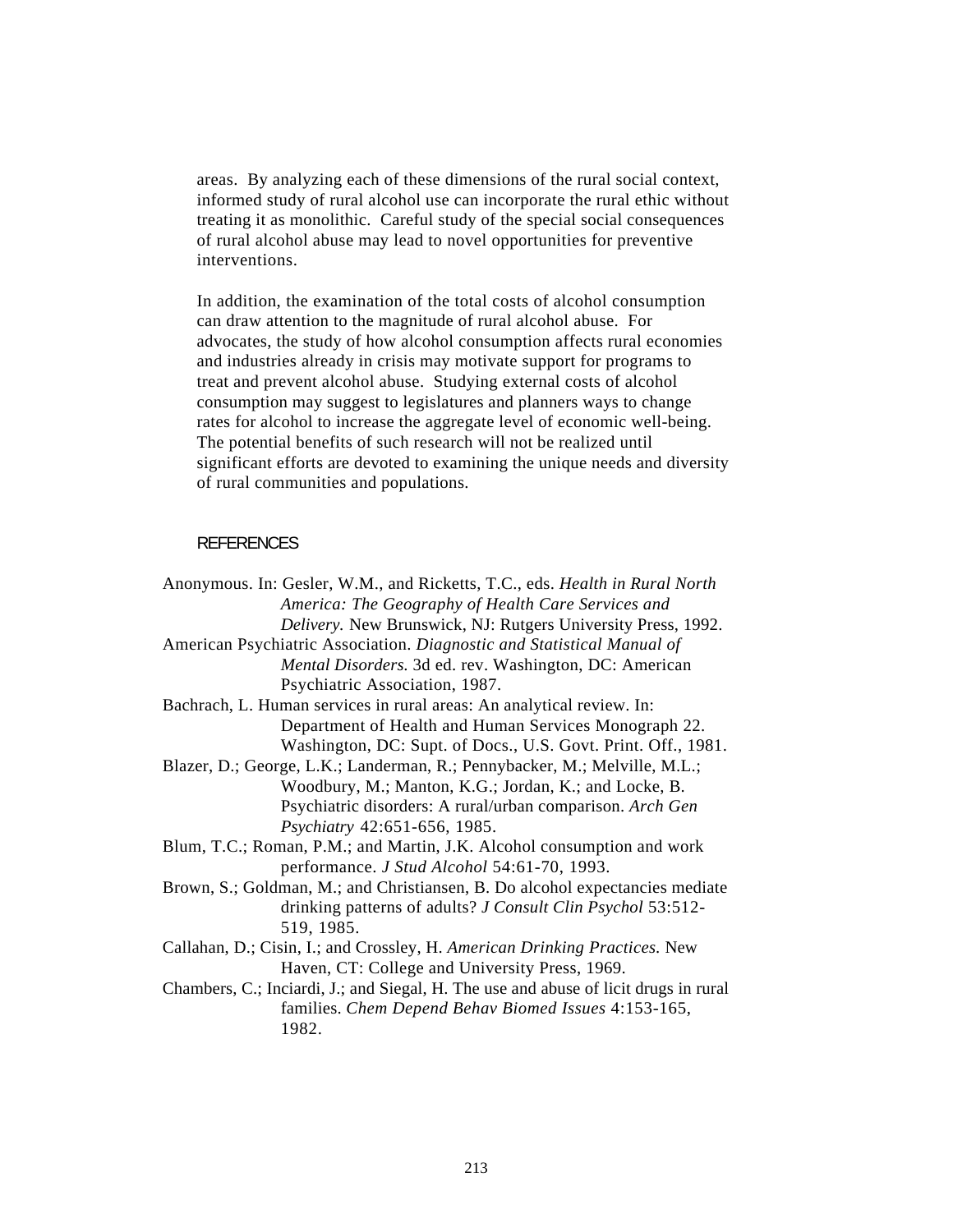- Chilman, C.S.; Lagey, J.; Schiller, J.; and Johnson, M. *Psychological and Economic Aspects of Alcoholism. Research Report #3.* Washington, DC: U.S. Department of Health, Education, and Welfare, 1966.
- Clark, W.B., and Midanik, L. Alcohol use and alcohol problems among U.S. adults: Results of the 1979 national survey. In: *Alcohol Consumption and Related Problems*. National Institute of Alcohol Abuse and Alcoholism Monograph 1. DHHS Pub. No. (ADM)82-1190. Washington, DC: Supt. of Docs., U.S. Govt. Print. Off., 1979.
- Coles, C.D.; Platzman, K.A.; Smith, I.; James, M.E.; and Falek, A. Effects of cocaine and alcohol use in pregnancy on neonatal growth and neurobehavioral status. *Neurotoxicol Teratol* 14:23-33, 1992.
- Collins, J.J., and Schlenger, W.E. Acute and chronic effects of alcohol use on violence. *J Stud Alcohol* 49:516-521, 1988.
- Colsher, P.L., and Wallace, R.B. Elderly men with histories of heavy drinking: Correlates and consequences. *J Stud Alcohol* 51:528-535, 1990.
- Conger, R.D.; Conger, K.J.; Elder, G.H.; Lorenz, F.O.; Simons, R.L.; and Whitbeck, L.B. A family process model of economic hardship and adjustment of early adolescent boys. *Child Devel* 63:526- 541, 1992.
- Cook, P.J. "The social costs of drinking." In: *Negative Consequences of Alcohol Use.* Oslo, Norway: Norwegian Ministry of Health and Social Affairs, 1991.
- Cummingham, J.A.; Sobell, L.C.; and Chow, V.M.C. What's in a label? The effects of substance types and labels on treatment considerations and stigma. *J Stud Alcohol* 54:693-699, 1993.
- Department of Health and Human Services. Effects of alcohol on fetal and postnatal development. In: *Eighth Special Report to the U.S. Congress on Alcohol and Health.* Department of Health and Human Services National Institutes of Health Pub. No. 94- 3699. Rockville, MD: National Institutes of Health, 1994*a*. pp. 203-211.
- Department of Health and Human Services. Effects of alcohol on behavior and safety. In: *Eighth Special Report to the U.S. Congress on Alcohol and Health.* Department of Health and Human Services National Institutes of Health Pub. No. 94-3699. Rockville, MD: National Institutes of Health, 1994*b*. pp. 233-250.
- Donovan, J.E., and Jessor, R. Structure of problem behavior in adolescence and young adulthood. *J Consult Clin Psychol* 53:890-904, 1985.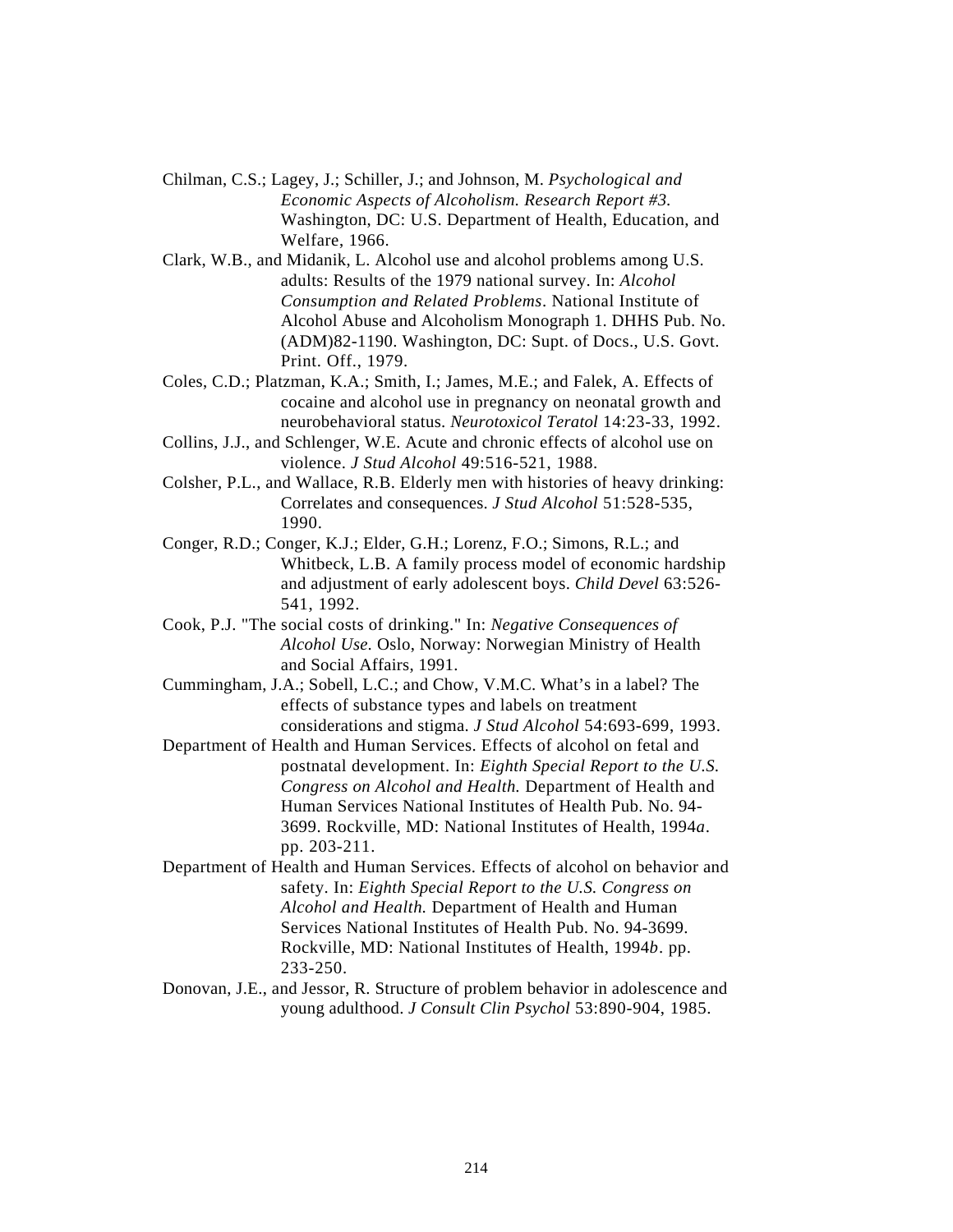- Fagan, J. Intoxication and aggression. In: Tonry, M., and Wison, J.Q., eds. *Crimes and Justice*. Vol. 13. Chicago: University of Chicago Press, 1991.
- Fillmore, K. Research as a handmaiden of policy: An appraisal of estimates of alcoholism and its cost in the workplace. *J Public Health Policy* March:40-64, 1984.
- Fischer, C. *To Dwell Among Friends.* Chicago: University of Chicago Press, 1982.
- Frances, R.J.; Timm, S.; and Bucky, S. Studies of familial and nonfamilial alcoholism. I. Demographic studies. *Arch Gen Psychiatry* 37:564-566, 1980.
- General Accounting Office. "Rural Drug Abuse: Prevalence, Relation to Crime, and Programs." Report submitted to Program Evaluation and Methodology Division. Washington, DC: General Accounting Office, 1990.
- George, W., and Marlatt, G. Effects of alcohol and anger on interest in violence, erotica, and deviance. *J Abnorm Psychol* 95:150- 158, 1986.
- Gesler, W.; Hartwell, S.; Ricketts, R.; and Rosenberg, M. Introduction. In: Gesler, W., and Ricketts, T., eds. *Health in Rural North America: The Geography of Health Care Services and Delivery.* New Brunswick, NJ: Rutgers University Press, 1992.
- Goetz, S.J. Human capital and rural labor issues. *Am J Agricul Econ* 75:165- 168, 1993.
- Gustafson, R. Alcohol and aggression: A test on an indirect measure of aggression. *Psychol Rep* 60:241-242, 1987.
- Gustafson, D.H.; Helstad, C.P.; Hung, C.F.; Nelson, G.; and Batalden, P. The total cost of illness: A metric for health care reform. *Hosp Health Serv Admin* 40:54-71, 1995.
- Hauge, R., and Ingens-Jensen, O. Relationship between alcohol consumption, alcohol intoxication and negative consequences of drinking in four Scandinavian countries. *Br J Addict* 81:13-24, 1986.
- Heien, D.M., and Pittman, J. The economic cost of alcohol abuse: An assessment of current methods and estimates. *J Stud Alcohol* 50:67-79, 1989.
- Heien, D.M., and Pittman, J. The external costs of alcohol abuse. *J Stud Alcohol* 54:302-307, 1993.
- Helzer, J.E.; Burnam, A.; and McEvoy, L.T. Alcohol abuse and dependence. In: Robins, L.E., and Regier, D.A., eds. *Psychiatric Disorders in America: The Epidemiologic Catchment Area Study.* New York: Free Press, 1991.
- Herd, D. Ambibuity in black drinking norms: An ethnohistorical interpretation. In: Bennett, L., and Ames, G., eds. *American Experience and Alcohol.* New York: Plenum Press, 1984.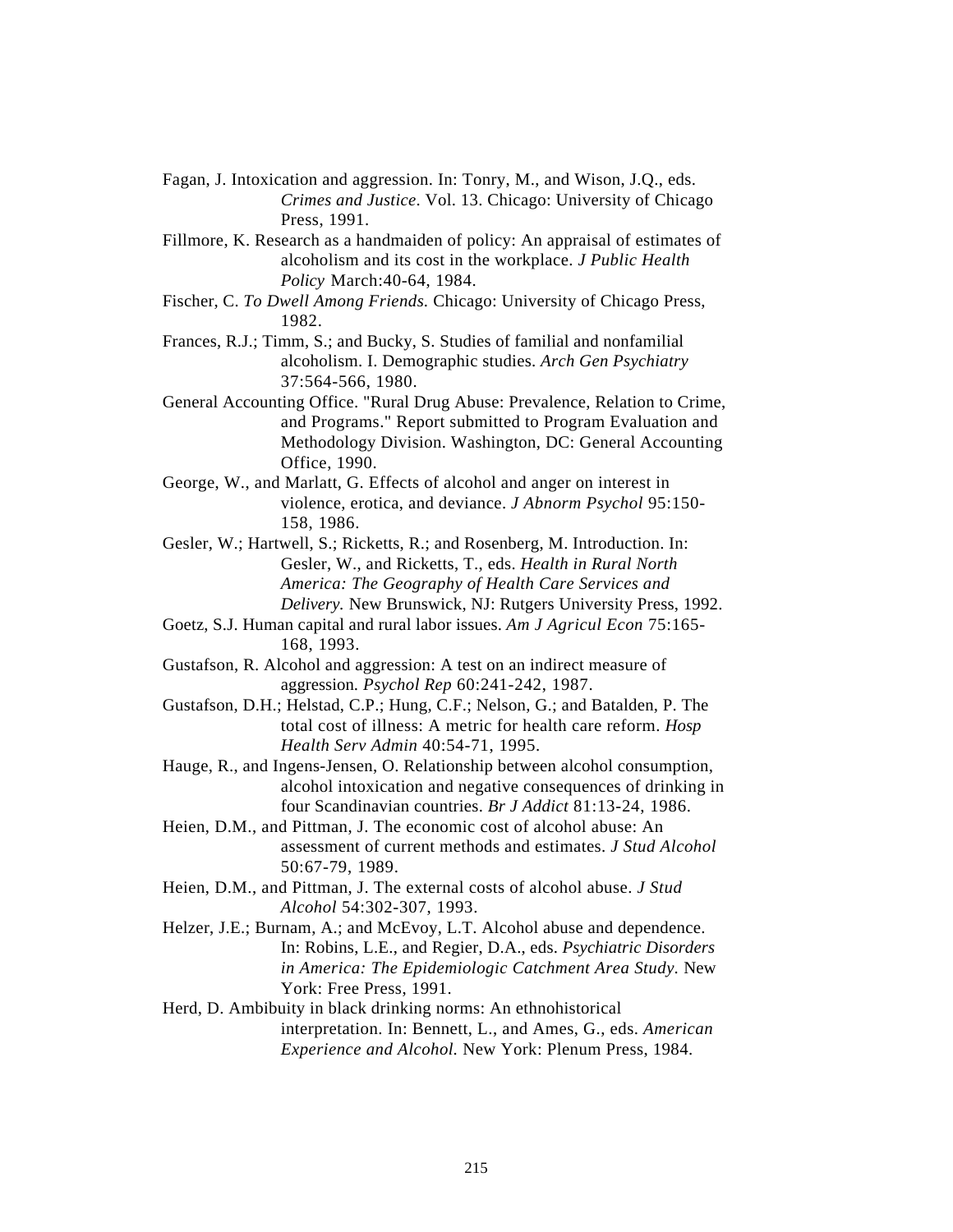- Horwitz, M.E., and Rosenthal, T.C. The impact of informal care giving on labor force participation by rural farming and nonfarming families. *J Rural Health* 10:266-272, 1994.
- Institute of Medicine. *Under the Influence: Drugs and the American Workforce.* Washington, DC: National Academy Press, 1994.
- Johnston, L.; O'Malley, P.; and Bachman, J. *Drug Use, Drinking and Smoking: National Survey Results from High School, College, and Young Adult Populations, 1978-1988.* Ann Arbor, MI: University of Michigan, Institute for Social Research, 1989.
- Kandel, D.B. Developmental stages in adolescent drug involvement. In: Lettieri, D.J.; Sayers, M.; and Pearson, H.W., eds. *Theories on Drug Abuse: Selected Contemporary Perspectives.* National Institute on Drug Abuse Research Monograph 30. DHHS Pub. No. (ADM)83-967. Washington, DC: Supt. of Docs., U.S. Govt. Print. Off., 1980.
- Kandel, D.B.; Davies, M.; Karus, D.; and Yamaguchi, K. The consequences in young adulthood of adolescent drug involvement. *Arch Gen Psychiatry* 43:746-754, 1986.
- Kantor, G.K., and Straus, M.A. Substance abuse as a precipitant of family violence victimization. *Am J Drug Alcohol Abuse* 15:73-89, 1989.
- Kelleher, K., and Rickert, V. Rural adolescent alcohol use: An overview. *J Rural Health* 7:93-99, 1991.
- Kelleher, K.J.; Chaffin, M.; Hollenberg, J.; and Fischer, E. Alcohol and drug disorders among physically abusive and neglectful parents in a community-based sample. *Am J Public Health* 84(10):1586- 1590, 1994.
- Kelleher, K.J.; Pope, S.; and Wayne, J. Use of primary care services by rural adolescents with depression or drinking problems. In: Gonzales, J., ed. *Proceedings of the Sixth Annual National Institute on Mental Health (NIMH) International Research Conference on Primary Care Mental Health Research*. Abstract. Bethesda, MD: NIMH, 1992*b*.
- Kelleher, K.J.; Rickert, V.I.; Hardin, B.H.; Pope, S.K.; and Farmer, F.L. Rurality and gender: Effects on early adolescent alcohol use. *Am J Dis Child* 146:317-322, 1992*a*.
- Korte, C. Urban-nonurban differences in social behavior and social psychological models of urban impact. *J Soc Issues* 36:29-51, 1982.
- Kreitman, N. The individual in social context. In: Lader, M.; Edwards, G.; and Drummond, D., eds. *Nature of Alcohol and Drug-Related Problems.* New York*:* Oxford University Press, 1992.
- Landis, B. Economic aspects of inebriety. *Q J Stud Alcohol* 201-214, 1945.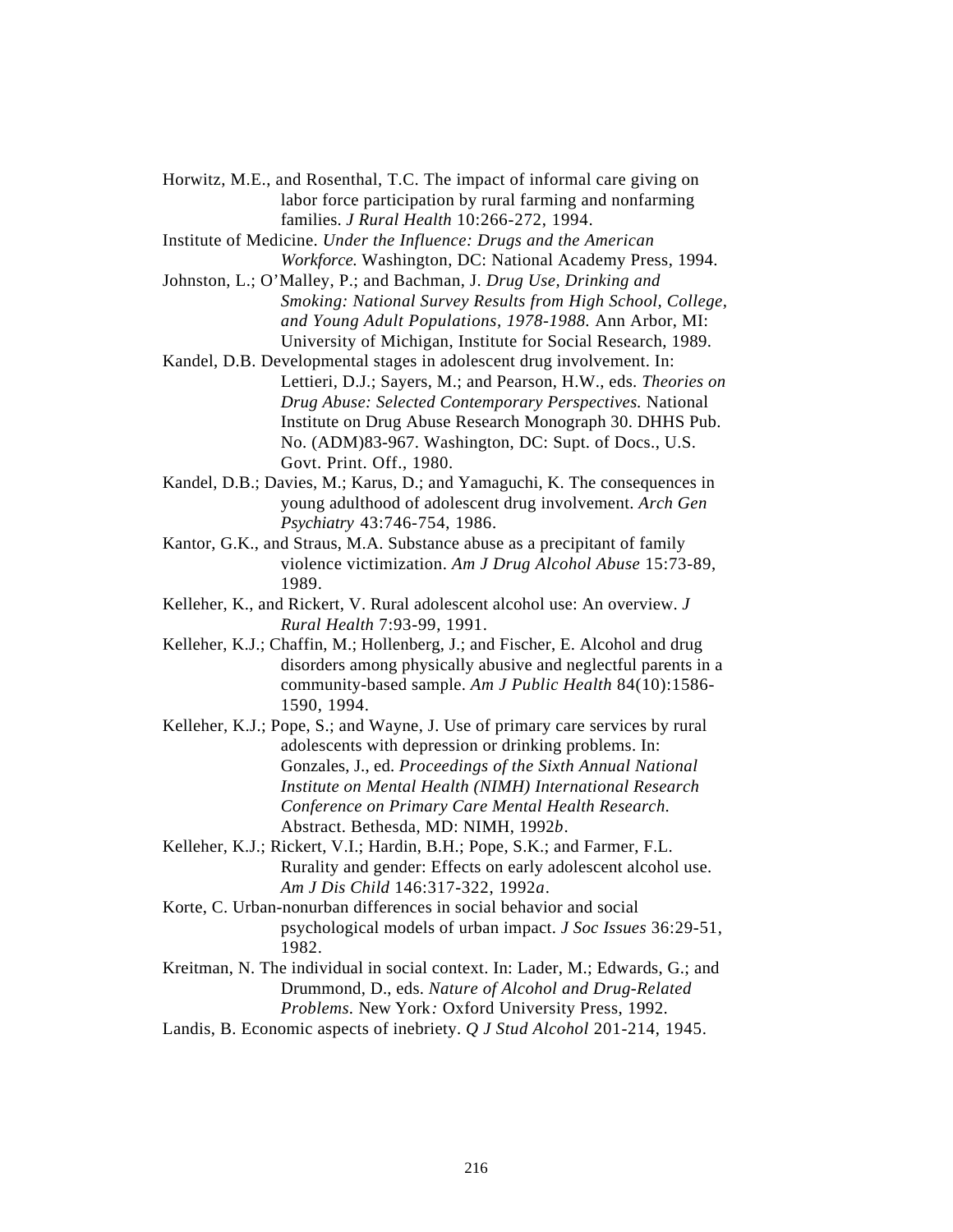- Latham, P.K., and Napier, T.L. Psychosocial consequences of alcohol misuse in the family of origin. *Int J Addict* 27:1137-1158, 1992.
- Linsky, A.S.; Colby, J.P.J.; and Straus, M.A. Drinking norms and alcoholrelated problems in the United States. *J Stud Alcohol* 47:384- 393, 1986.
- Manning, W.; Keeler, E.; Newhouse, J.; Sloss, E.; and Wasserman, J. Taxes of sin: Do smokers and drinkers pay their way? *JAMA* 261:1604- 1609, 1989.
- McCrady, B.S. Interpersonal contexts, alcohol consumption and alcoholism: Implications for treatment. *Adv Behav Res Ther* 9:127-143, 1987.
- Meade, M.S. Implications of changing demographic structures for rural health services. In: Gesler, W., and Ricketts, T., eds. *Health in Rural North America: The Geography of Health Care Services and Delivery.* New Brunswick, NJ: Rutgers University Press, 1992.
- Miller, B.; Downs, W.; and Gondoli, D. Spousal violence among alcoholic women as compared to a random household sample of women. *J Stud Alcohol* 50:533-540, 1989.
- Morgan, P. Alcohol and family violence. *Alcohol Consumption and Related Problems.* Rockville, MD: Department of Health and Human Services, 1982. pp. 223-253.
- Newcomb, M.D., and Bentler, P.M. Impact of adolescent drug use and social support on problems of young adults: A longitudinal study. *J Abnorm Psychol* 97:64-75, 1988.
- O'Connor, M.J.; Sigman, M.; and Brill, N. Disorganization of attachment in relation to maternal alcohol consumption. *J Consult Clin Psychol* 55:831-836, 1987.
- Rice, D.P. The economic cost of alcohol abuse and alcohol dependence: 1990. *Alcohol Health Res World* 17:10-11, 1993.
- Rice, D., and Hodgson, T. Value of human life revisited. *Am J Public Health* 72:536-538, 1982.
- Rice, D.; Hodgson, T.; and Kopstein, A. Economic costs of illness: A replication and update. *Health Care Financing Rev* 7(1):61- 80, 1985.
- Rice, D.; Kelman, S.; Miller, L.S.; and Dunmeyer, S. *Economic Costs of Alcohol and Drug Abuse and Mental Illness: 1985.* Report submitted to the Office of Financing and Coverage Policy of the Alcohol, Drug Abuse and Mental Health Administration, Department of Health and Human Services. Berkeley, CA: University of California, Institute for Health and Aging, 1990.
- Robert Wood Johnson Foundation. *Substance Abuse: The Nation's Number One Health Problem.* Waltham, MA: Institute of Health Policy, Brandeis University, 1994.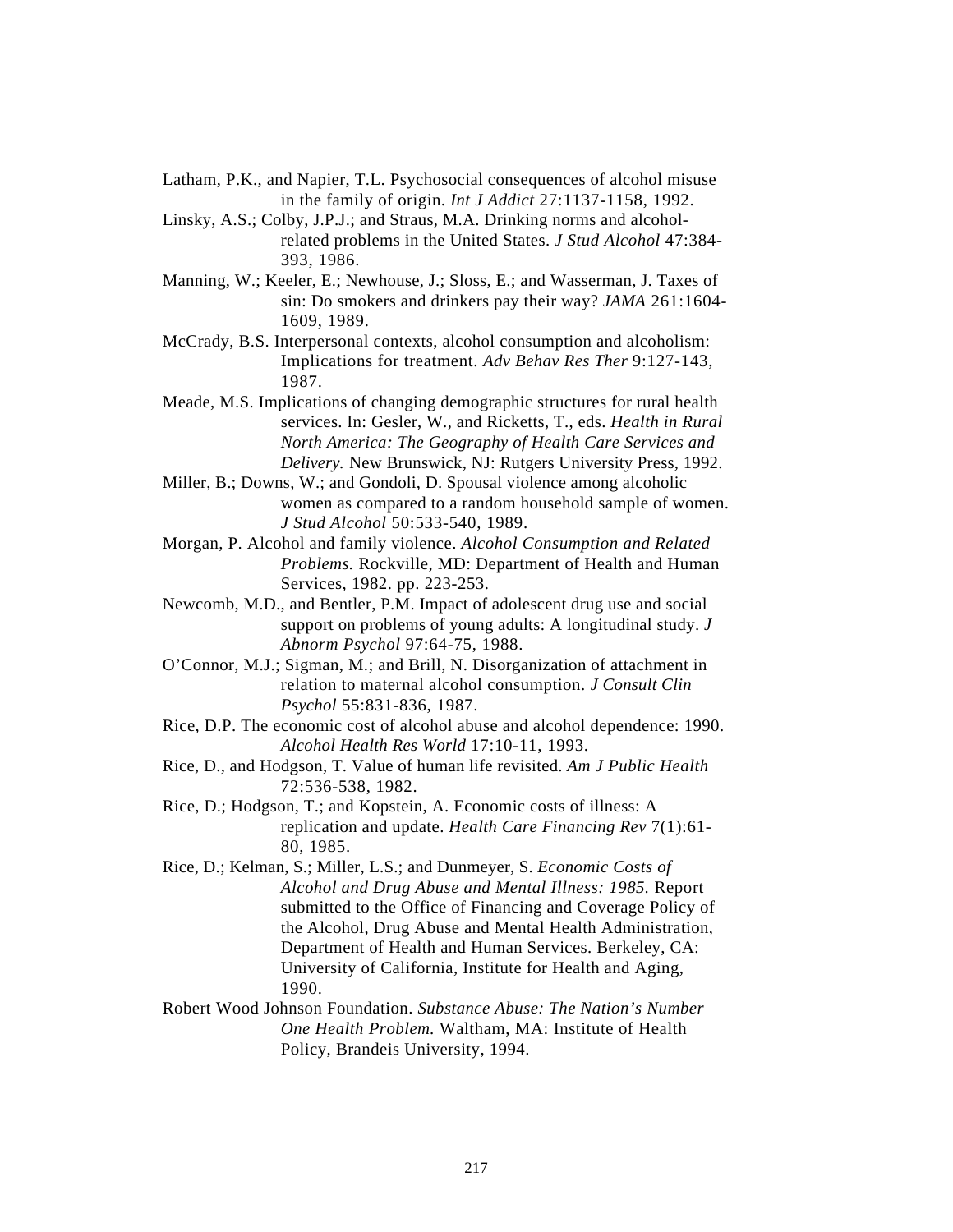- Roizen, J. Estimating alcohol involvement in serious events. In: *Alcohol Consumption and Related Problems.* National Institute of Alcohol Abuse and Alcoholism Monograph 1. DHHS Pub. No. (ADM)82-1190. Washington, DC: Supt. of Docs., U.S. Govt. Print. Off., 1979.
- Roman, P.M. *Alcohol Problem Intervention in the Workplace: Employee Assistance Programs and Strategic Alternatives.* New York: Quorum Books, 1990.
- Rosenfield, R.A. *Farm Women: Work, Farm and Family in the United States.* Chapel Hill, NC: University of North Carolina Press, 1985.
- Schoenborn, C. Exposure to alcoholism in the family: U.S. 1988. In: *Advance Data from Vital and Health Statistics, No. 205.* Hyattsville, MD: National Center for Health Statistics, 1991.
- Sher, K.J. *Children of Alcoholics.* Chicago: University of Chicago Press, 1991.
- Simons, R.L.; Whitbeck, L.B.; Conger, R.D.; and Chyi-In, W. Intergenerational transmission of harsh parenting. *Devel Psychol* 27:159-171, 1991.
- Turnbull, J., and Gomberg, E. Impact of depressive symptomatology on alcohol problems in women. *Alcohol Clin Exper Res* 12:374- 381, 1988.
- U.S. Congress, Office of Technology Assessment. *Health Care in Rural America.* Report no. OTA-H-434. Washington, DC: Supt. of Docs., U.S. Govt. Print. Off., 1990.
- Wagenfeld, M.O.; Murray, J.D.; Mohatt, D.F.; and DeBruyn, J.C. *Mental Health and Rural America: 1980-1993.* NIH Pub. No. 4- 3500. Washington, DC: Supt. of Docs., U.S. Govt. Print. Off., 1994.
- Welte, J.W., and Abel, E.L. Drinking by the victim. *J Stud Alcohol* 50:197- 201, 1989.
- Wieczorek, W.F.; Welte, J.W.; and Abel, E.L. Alcohol, drugs and murder: A study of convicted homicide offenders. *J Crim Just* 18:217- 227, 1990.
- Williams, G.; Stinson, F.; Brooks, S.; Clem, D.; and Noble, J. *Apparent Per Capita Alcohol Consumption: National, State and Regional Trends, 1977-1989.* National Institute of Alcohol Abuse and Alcoholism Surveillance Report 20. Washington, DC: Supt. of Docs., U.S. Govt. Print. Off., 1991.
- Wiseman, J.P. *The Other Half: Wives of Alcoholics and Their Social-Psychological Situation.* New York: Aldine DeGruyter, 1991.
- Wolin, S.; Bennett, L.; Noonan, D.; and Teitelbaum, M. Disrupted family rituals: A factor in the intergenerational transmission of alcoholism. *J Stud Alcohol* 41:199-214, 1980.
- Zweben, A. Problem drinking and marital adjustment. *J Stud Alcohol* 47:167- 172, 1986.